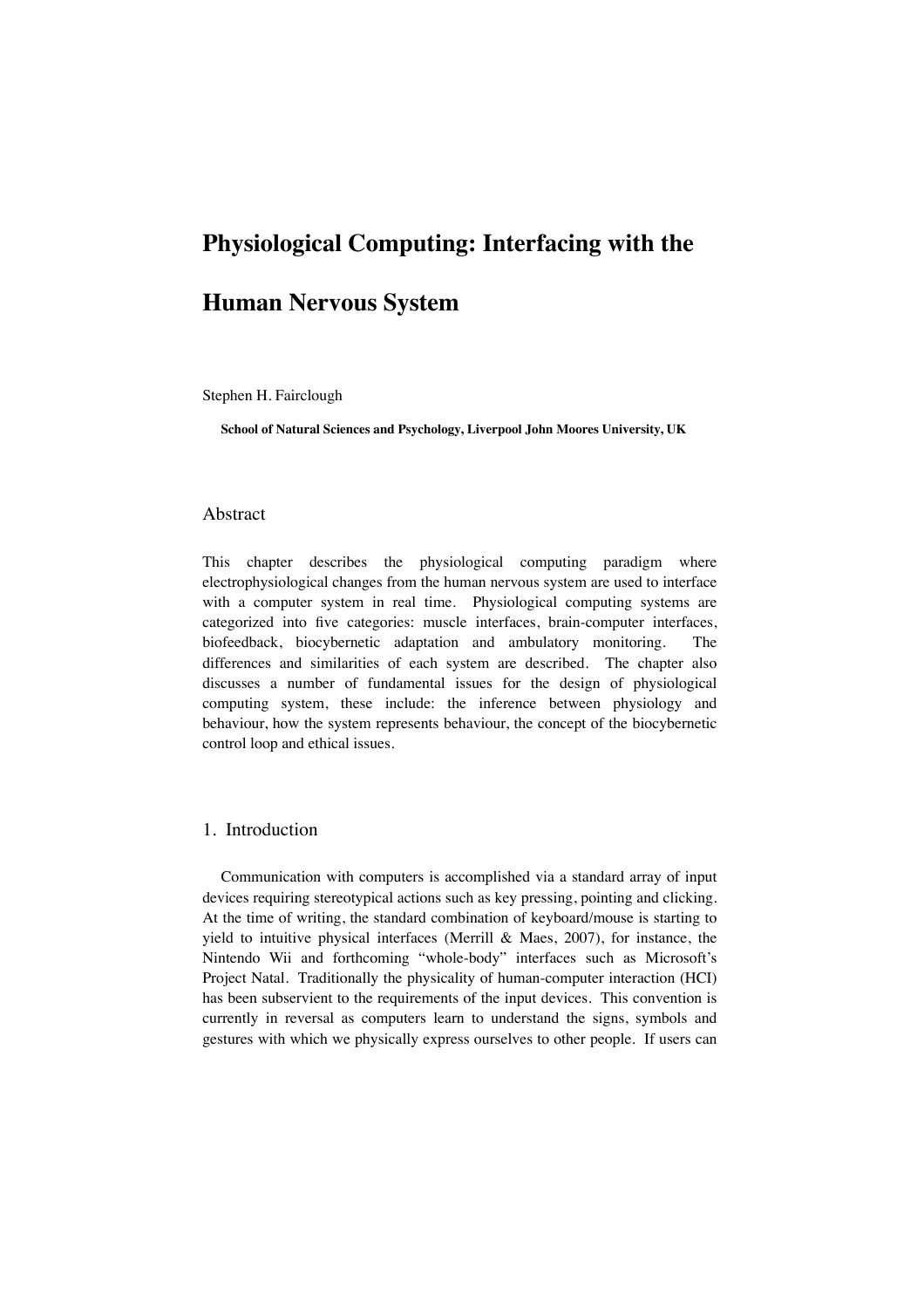communicate with technology using overt but natural hand gestures, the next step is for computers to recognise other forms of spontaneous human-human interaction, such as eye gaze (Wachsmuth, Wrede, & Hanheide, 2007), facial expressions (Bartlett, Littlewort, Fasel, & Morvellan, 2003) and postural changes (Ahn, Teeters, Wang, Breazeal, & Picard, 2007). These categories of expression involve subtle changes that are not always under conscious control. In one sense, these kinds of signals represent a more intuitive form of HCI compared to overt gesture because a person may communicate her needs to a device with very little intentionality. However, changes in facial expression or body posture remain overt and discernible by close visual observation. This progression of intuitive body interfaces reaches a natural conclusion when the user communicates with a computer system via physiological changes that occur under the skin. The body emits a wide array of bio-electrical signals, from increased muscle tension to changes in heart rate to tiny fluctuations in the electrical activity of the brain. These signals represent internal channels of communication between various components of human central nervous systems. These signals may also be used to infer behavioural states, such as exertion during exercise, but their real potential to innovate HCI lies in the ability of these measures to capture psychological processes and other dimensions that remain covert and imperceptible to the observer.

There is a long literature in the physiological computing tradition inspired by work on affective computing (Picard, 1997), specifically the use of psychophysiology to discern different emotional states and particularly those negative states such as frustration (Kapoor, Burleson, & Picard, 2007) that both designer and user wish to minimise or avoid. A parallel strand of human factors research (Pope, Bogart, & Bartolome, 1995; Prinzel, Parasuraman, et al., 2003) has focused on the detection of mental engagement using electroencephalographic (EEG) measures of brain activity. The context for this research is the development of safe and efficient cockpit automation; see Scerbo, Freeman, & Mikulka (2003) for summary of automation work and Rani & Sarkar (2007) for similar approach to interaction with robots. The same approach was adopted to monitor the mental workload of an operator in order to avoid peaks (i.e. overload) that may jeopardise safe performance (Wilson & Russell, 2003; 2007). In these examples, psychophysiology is used to capture levels of cognitive processing rather than emotional states. Psychophysiology may also be used to quantify those motivational states underlying the experience of entertainment technology (Mandryk, Inkpen, & Calvert, 2006; Yannakakis, Hallam, & Hautop Lund, 2007). This application promotes the concept of adaptive computer games where software responds to the state of the player in order to challenge or help the individual as appropriate (Dekker & Champion, 2007; Fairclough, 2007; Gilleade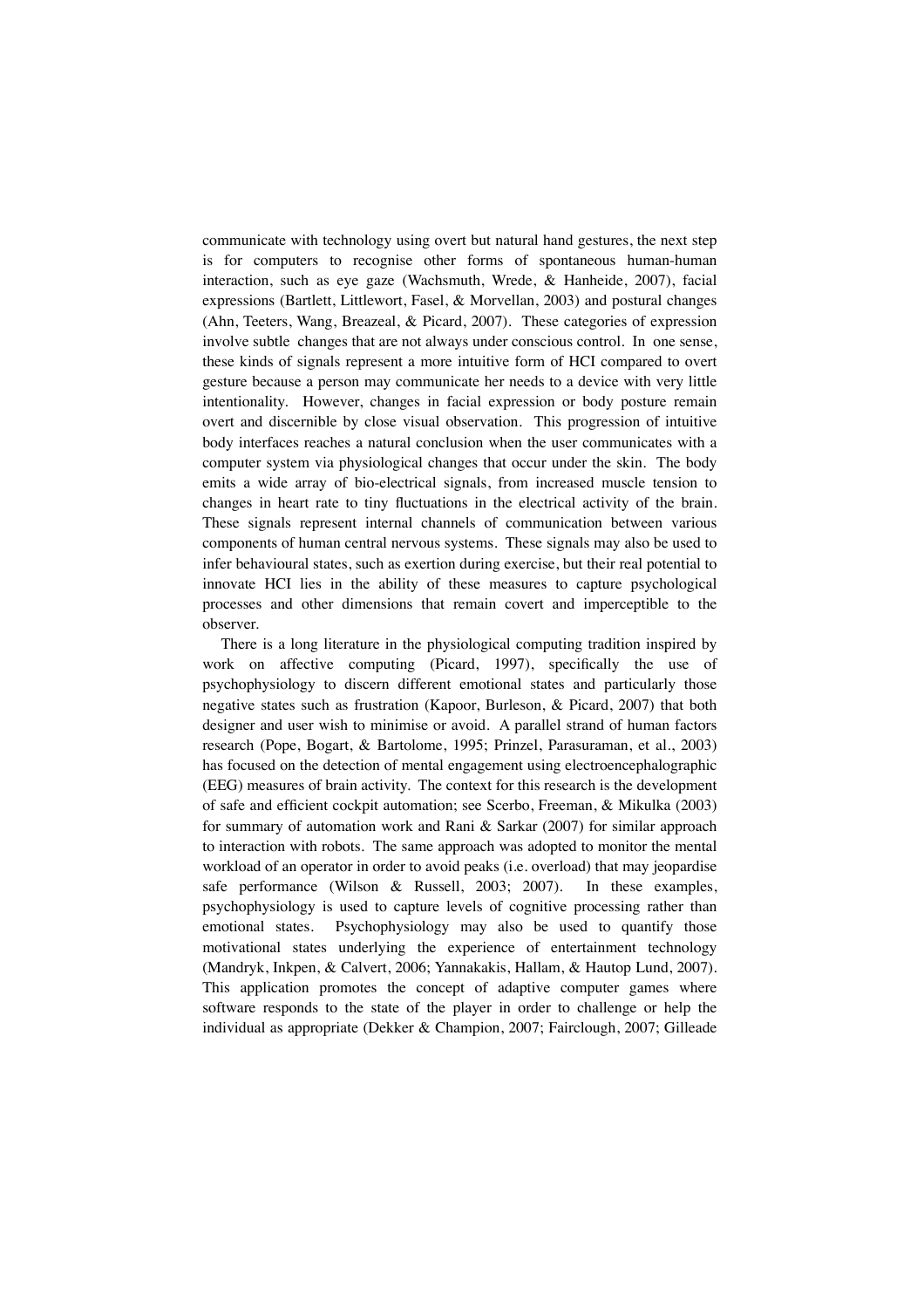& Dix, 2004). Specific changes in psychophysiology may also be used as an intentional input control to a computer system, Brain-Computer Interfaces (BCI) (Allison, Wolpaw, & Wolpaw, 2007; Wolpaw, Birbaumer, McFarland, Pfurtscheller, & Vaughan, 2002) involve the production of volitional changes in EEG activity in order to direct a cursor and make selections in a manner similar to mouse movement or a key press.

Psychophysiology has the potential to quantify different psychological states (e.g. happiness vs. frustration), to index state changes along a psychological continuum (e.g. low vs. high frustration) and to function as a proxy for input control (e.g. a BCI). Psychophysiological data may also be used to identify stable personality traits, such as motivational tendencies (Coan & Allen, 2003) and predispositions related to health, such as stress reactivity (Cacioppo, et al., 1998). The diversity and utility of psychophysiological monitoring provides ample opportunity to innovate HCI but what kinds of benefits will be delivered by a new generation of physiological computing systems? The first advantage is conceptual, contemporary human-computer communication has been described asymmetrical in the sense that the user can obtain a lot of information about the system (e.g. hard disk space, download speed, memory use) while the computer is essentially 'blind' to the psychological status of the user (Hettinger, Branco, Encarnaco, & Bonato, 2003). The physiological computing paradigm provides one route to a symmetrical HCI where both human and computer are capable of "reading" the status of the other without the requirement for the user to produce explicit cues; this symmetrical type of HCI can be described as a dialogue as opposed to the asymmetrical variety that corresponds to two monologues (Norman, 2007). One consequence of symmetrical HCI is that technology has the opportunity to demonstrate "intuition" or "intelligence" without any need to overtly consult the user. For example, a physiological computing system may offer help and advice based upon a psychophysiological diagnosis of frustration or make a computer game more challenging if a state of boredom is detected. Given that the next generation of 'smart' technology will be characterised by qualities such as increased autonomy and adaptive capability (Norman, 2007), future systems must be capable of responding proactively and implicitly to support human activity in the workplace and the home, e.g. ambient intelligence (Aarts, 2004). As technology develops in this direction, the interaction between users and machines will shift from a master-slave dyad towards the kind of collaborative, symbiotic relationship (Klein, Woods, Bradshaw, Hoffman, & Feltovich, 2004) that requires the computer to extend awareness of the user in real-time.

Each interaction between user and computer is unique at some level, the precise dynamic of the HCI is influenced by a wide range of variables originating from the individual user, the status of the system or the environment. The purpose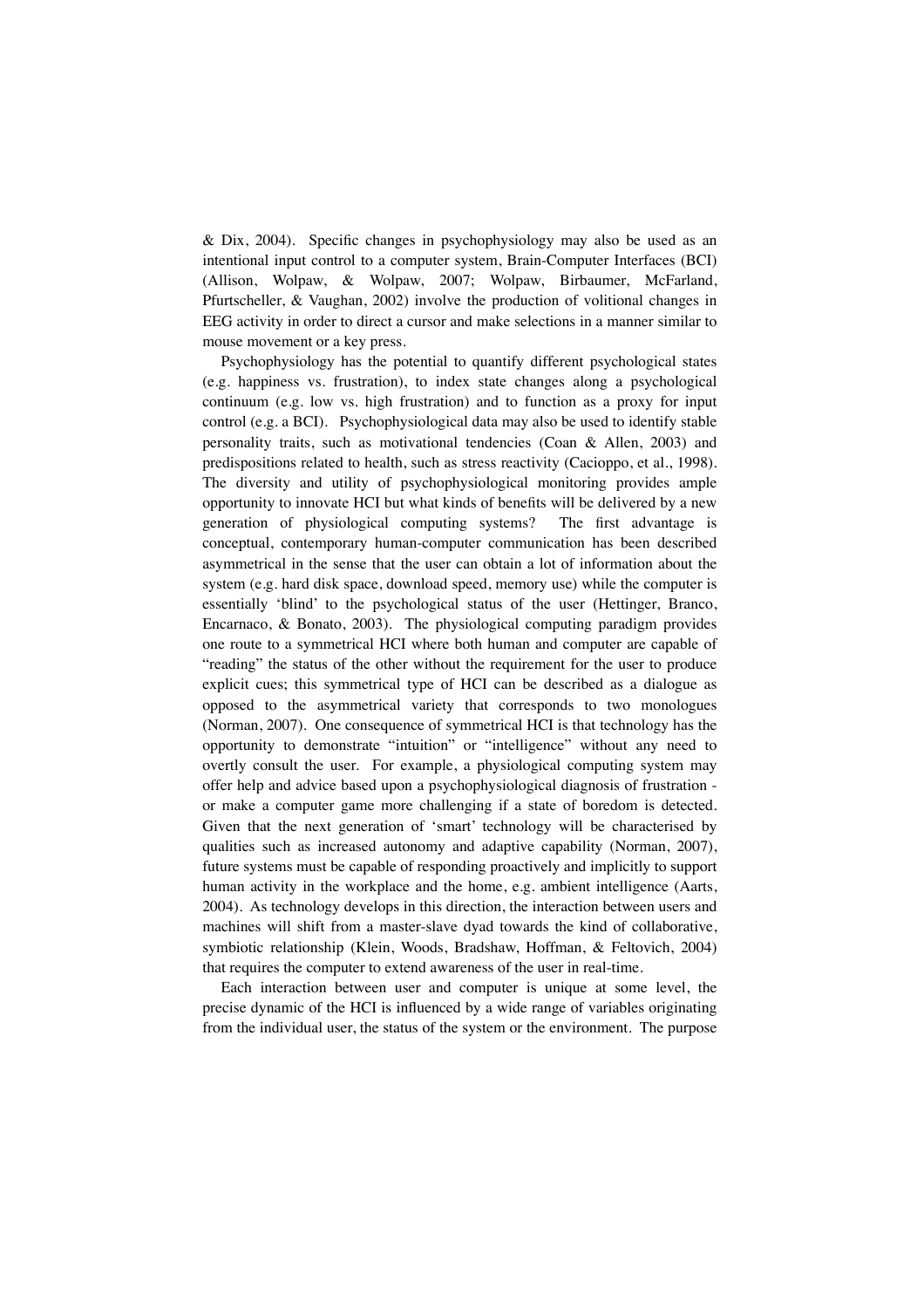of dialogue design is to create an optimal interface in order to maximise performance efficiency or safety, which represents a tacit attempt to "standardise" the dynamic of the HCI. Similarly, human factors and ergonomics research has focused on the optimisation of HCI for a generic 'everyman' user. Physiological computing represents a challenge to the concepts of a standard interaction or a standard user. Interaction with a symmetrical physiological computing system incorporates a reflexive, improvisatory element as both user and system respond to feedback from the other in real-time. There may be benefits associated with this real-time, dynamic adaptation such as the process of individuation (Hancock, Pepe, & Murphy, 2005) where the precise response of the system is tailored to the unique skills and preferences of each user, e.g. (Rashidi & Cook, in press). As the individual develops an accurate model of system contingencies and competencies and vice versa, human-computer coordination should grow increasingly fluid and efficient. For example, certain parameters of the system (e.g. the interface) may change as the person develops from novice to experienced user, e.g. acting with greater autonomy, reducing the frequency of explicit feedback. This reciprocal human-machine coupling is characterised as a mutual process of co-evolution with similarities to the development of human-human relationships in teamwork (Klein, et al., 2004). Central to this idealised interaction is the need to synchronise users' models of system functionality, performance characteristics etc. with the model of user generated by the computer system with respect to preferences, task context and task environment. In this way, physiological computing shifts the dynamic of the interaction from the generic to the specific attributes of the user. This shift is "directed to explore ways through which each and every individual can customize his or her tools to optimize the pleasure and efficiency of his or her personal interaction" (Hancock, et al., 2005) (p. 12).

Traditional input devices required a desktop space for keyboard or mouse that effectively tied HCI to a specific "office" environment. The advent of mobile communication devices and lightweight notebooks/laptops has freed the user from the desktop but not from the ubiquity of the keyboard or touchpad. The development of unintrusive, wearable sensors (Baber, Haniff, & Woolley, 1999; Picard & Healey, 1997; Teller, 2004) offers an opportunity for users to communicate with ubiquitous technology without any overt input device. A psychophysiological representation of the user state could be collected unobtrusively and relayed to personal devices located on the person or elsewhere. Unobtrusive monitoring of physiology also provides a means for users to overtly communicate with computers whilst on the move or away from a desktop. The development of muscle-computer interfaces (Saponas, Tan, Morris, & Balakrishnan, 2008) allows finger movements to be monitored and distinguished on potentially any surface in order to provide overt input to a device. Data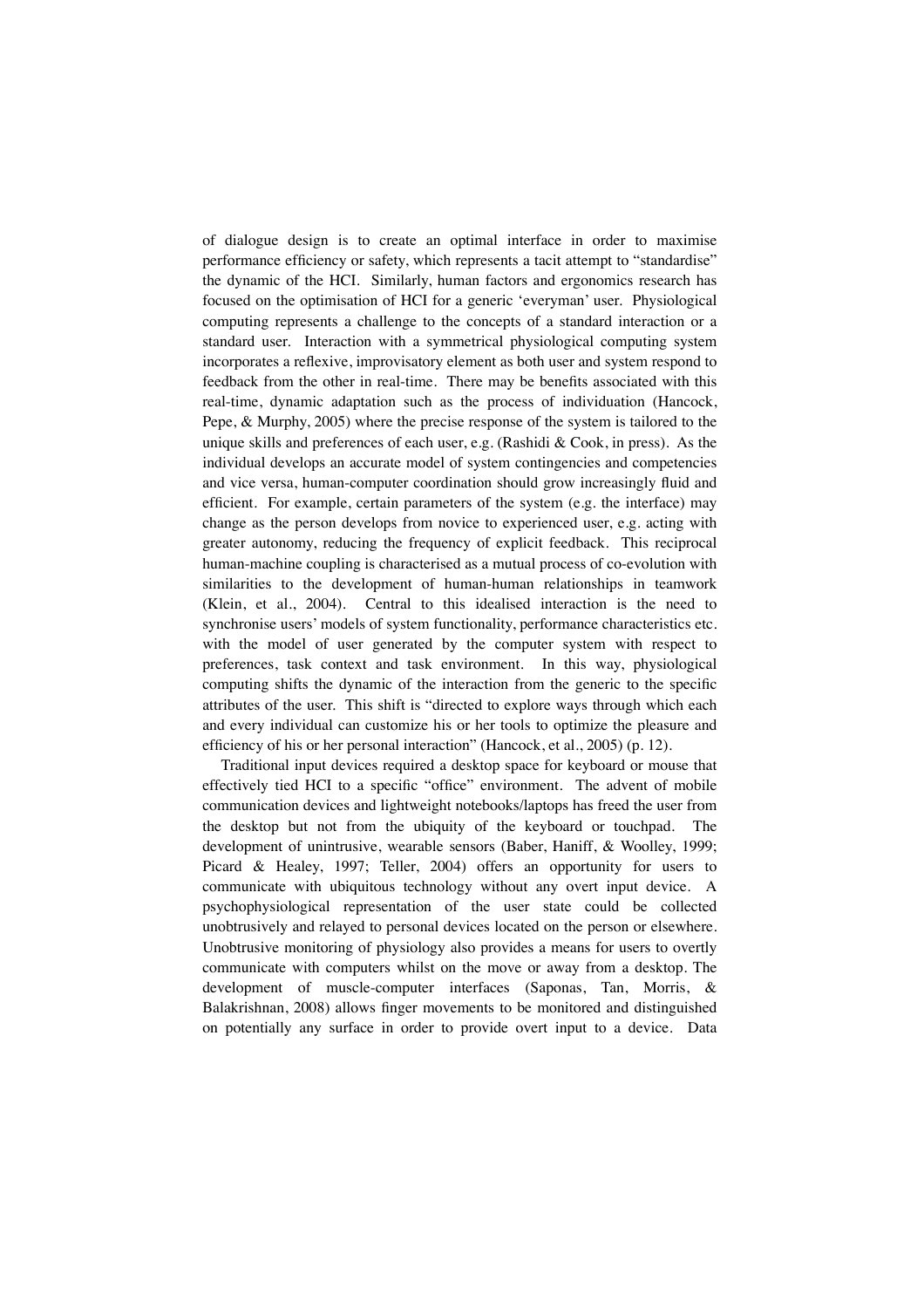collection from wearable sensors could be used to monitor health and develop telemedicine-related applications (Kosmack Vaara, Hook, & Tholander, 2009; Morris & Guilak, 2009) or to adapt technology in specific ways, e.g. if the user is asleep, switch all messages to voicemail. With respect to system adaptation, this "subconscious" HCI (i.e. when a device adapts to changes in user state without any awareness on the part of the user) could be very useful when the user is eyesor hands-busy, such as driving a car or playing a computer game. This utilisation of the approach in this scenario allows physiological computing to extend the communication bandwidth of the user.

The potential benefits of physiological computing are counteracted by significant risks associated with the approach. The inference from physiological change to psychological state or behaviour or intention is not straightforward (Cacioppo, Tassinary, & Berntson, 2000). Much of the work on the psychophysiological inference (i.e. the way in which psychological significance is attached to patterns of physiological activity) has been conducted under controlled laboratory conditions and there is a question mark over the robustness of this inference in the field, i.e. psychophysiological changes may to be small and obscured by gross physical activity or environmental factors such as temperature. It is important that physiological computing applications are based upon a robust and reliable psychophysiological inference in order to work well. The physiological computing paradigm has the potential to greatly increase the complexity of the HCI which may be a risk in itself. If a physiological computing application adapts functionality or interface features in response to changes in the state of the user, this dynamic adaptation may be double-edged. It is hoped that this complexity may be harnessed to improve the quality of the HCI in terms of the degree of "intelligence" or "anticipation" exhibited by the system. However, the relationship between system complexity and compatibility with the user is often negative, i.e. the higher the complexity of the system, the lower the level of compatibility (Karwowski, 2000). Therefore, the complex interaction dynamic introduced by physiological computing devices has the potential to dramatically degrade system usability by increasing the degree of confusion or uncertainty on the part of the user. Finally, physiological computing approaches are designed to use physiology as a markers of what are often private, personal experiences. Physiological computing technologies cross the boundary between overt and covert expression, in some cases capturing subtle psychological changes of which the users may be unaware. This kind of technology represents a threat to privacy both in the sense of data security and in terms of feedback at the interface in a public space.

The aim of the current chapter is to describe different categories of physiological computing systems, to understand similarities and differences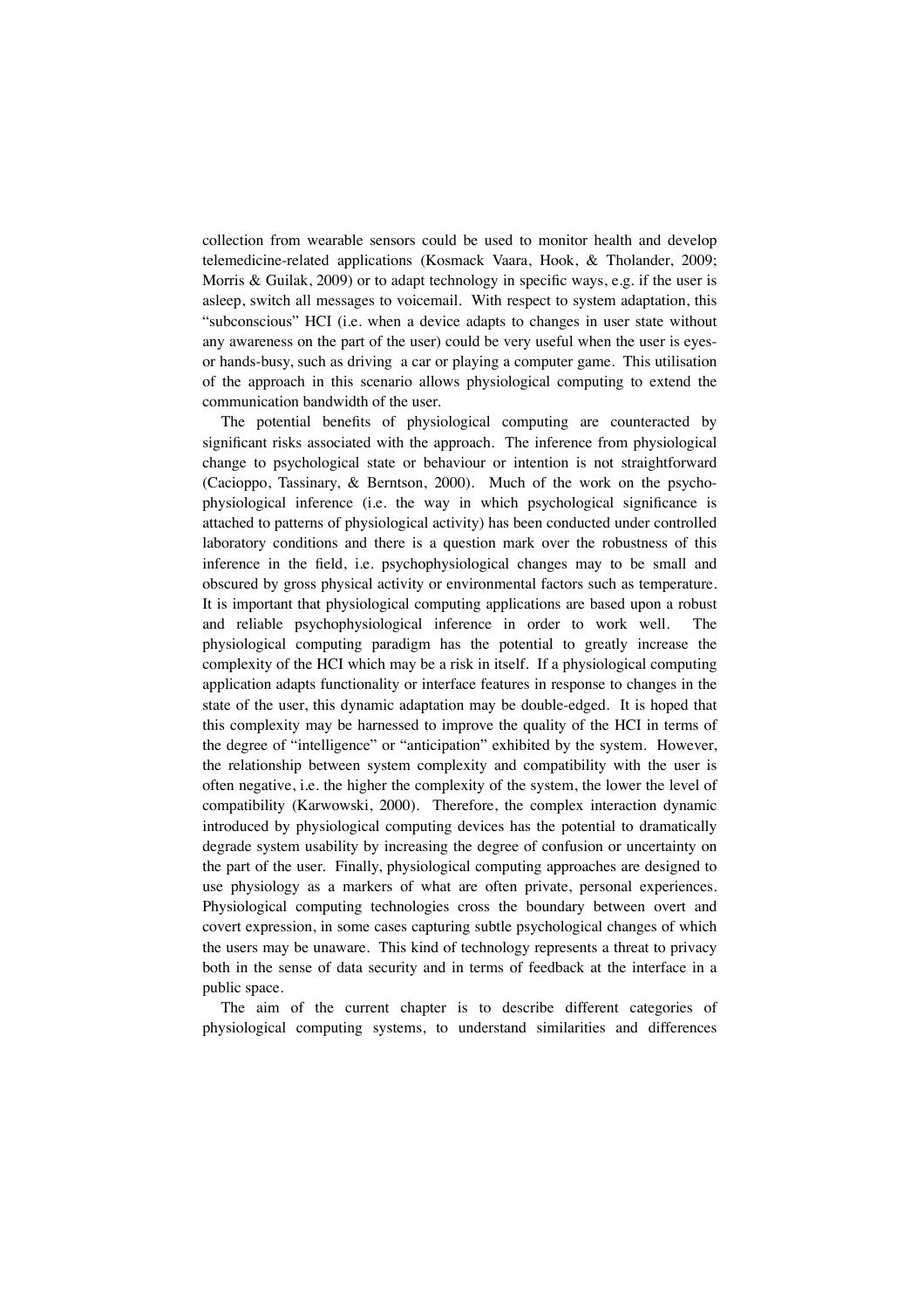between each type of system, and to describe a series of fundamental issues that are relatively common to all varieties of physiological computing applications.

# 2. Categories of Physiological Computing

A physiological computing system is defined as a category of technology where electrophysiological data recorded directly from the central nervous system or muscle activity are used to interface with a computing device. This broad grouping covers a range of existing system concepts, such as Brain-Computer Interfaces (Allison, et al., 2007), affective computing (Picard, 1997) and ambulatory monitoring (Ebner-Priemer & Trill, 2009). This definition excludes systems that classify behavioural change based on automated analysis of gestures, posture, facial expression or vocal characteristics. In some cases, this distinction merely refers to the method of measurement rather than the data points themselves; for example, vertical and horizontal eye movement may be measured directly from the musculature of the eye via the electrooculogram (EOG) or detected remotely via eye monitoring technology where x and y coordinates of gaze position are inferred from tracking the movement of pupil.

Figure 1 (below) describes a range of physiological computing systems that are compared and contrasted with overt input control derived from conventional keyboard/mouse or gesture-based control [1]. The second category of technology describes those physiological computing concepts where input control is based upon muscular activity [2]. These systems include cursor control using eye movements (Tecce, Gips, Olivieri, Pok, & Consiglio, 1998) or gaze monitoring (Chin, Barreto, Cremades, & Adjouadi, 2008) or eye blink activity (Grauman, Betke, Gips, & Bradski, 2001). Muscle interfaces have traditionally been explored to offer alternative means of input control for the people with disabilities and the elderly (Murata, 2006). The same "muscle-interface" approach using electromyographic (EMG) activity has been used to capture different hand gestures by monitoring the muscles of the forearm (Saponas, et al., 2008), facial expressions (Huang, Chen, & Chung, 2006) and subvocal speech (Naik, Kumar, & Arjunan, 2008). Brain-Computer Interfaces (BCI) [3] are perhaps the best known variety of physiological computing system. These systems were originally developed for users with profound disabilities (Allison, et al., 2007; Wolpaw, et al., 2002) and indexed significant changes in the electrical activity of the cortex via the electroencephalogram (EEG), e.g. evoked-potentials (ERPs), steady state visual evoked potentials (SSVEPs). Several arguments have been forwarded to promote the use of BCI by healthy users (Allison, Graimann, & Graser, 2007), such as novelty or to offer an alternative mode of input for the 'hands-busy'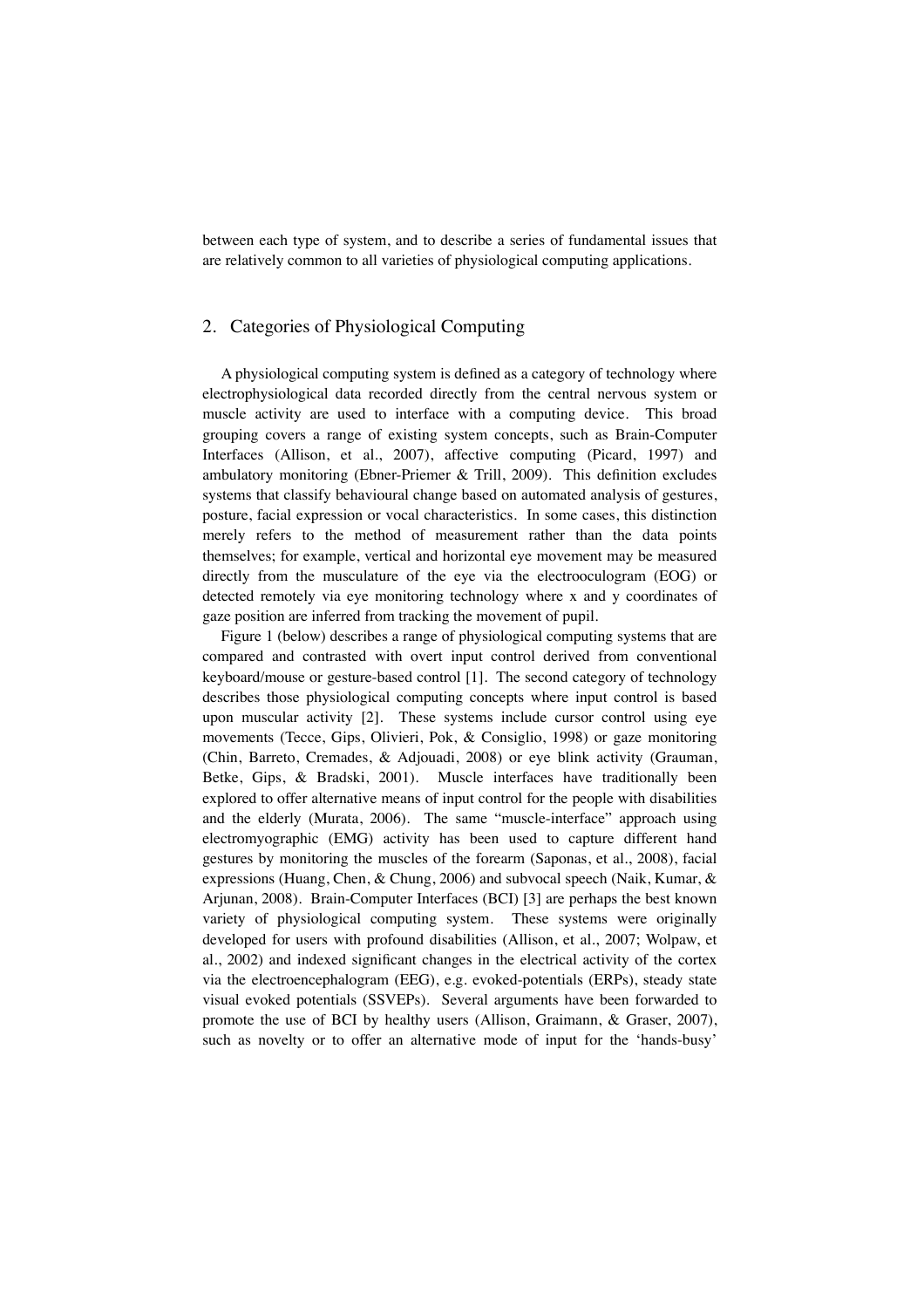operator. Zander & Jatzev (2009) distinguished between active BCI systems that rely on direct EEG correlates of intended action (e.g. changes in the somatosensory cortex in response to motor imagery) and reactive BCI where EEG activity is not directly associated with output control (e.g. use of P300 ERP amplitude to a flashing array of letters to enable alphanumeric input). Biofeedback systems [4] represent the oldest form of physiological computing. The purpose of this technology is to represent the physiological activity of the body in order to promote improved self-regulation (Schwartz & Andrasik, 2003). This approach has been applied to a range of conditions, such as asthma, migraines, attentional deficit disorder and as relaxation therapy to treat anxietyrelated disorders and hypertension. Biofeedback therapies are based on monitoring the cardiovascular system (e.g. heart rate, blood pressure), respiratory variables (e.g. breathing rate, depth of respiration), EMG activity, and EEG (i.e. neurofeedback) and training users to develop a degree of volitional control over displayed physiological activity. The concept of biocybernetic adaptation [5] was developed by Pope, et al. (1995) to describe a adaptive computer system that responded to changes in EEG activity by controlling provision of system automation (Freeman, Mikulka, Scerbo, & Scott, 2004; Prinzel, Freeman, Scerbo, Mikulka, & Pope, 2003). This types of system monitor naturalistic changes in the psychological state of the person, which may be related to variations in cognitive workload (Wilson & Russell, 2003) or motivation and emotion (Mandryk & Atkins, 2007; Picard, Vyzas, & Healey, 2001). This approach has been termed "wiretapping" (Wolpaw, et al., 2000) or passive BCI (Zander & Jatzev, 2009). In essence, the psychological status of the user is monitored in order to trigger software adaptation that is both timely and intuitive (Fairclough, 2009). The final category of technology concerns the use of unobtrusive wearable sensors that monitor physiological activity over a sustained period of days or months. These ambulatory systems [6] may be used to monitor emotional changes (Picard & Healey, 1997; Teller, 2004) or health-related variables (McFetridge-Durdle, Routledge, Parry, Dean, & Tucker, 2008; Milenkovic, Otto, & Jovanov, 2006). These systems may trigger feedback to the individual from a mobile device when "unhealthy" changes are detected (Morris, 2007) or the person may review personal data on a retrospective basis (Kosmack Vaara, et al., 2009).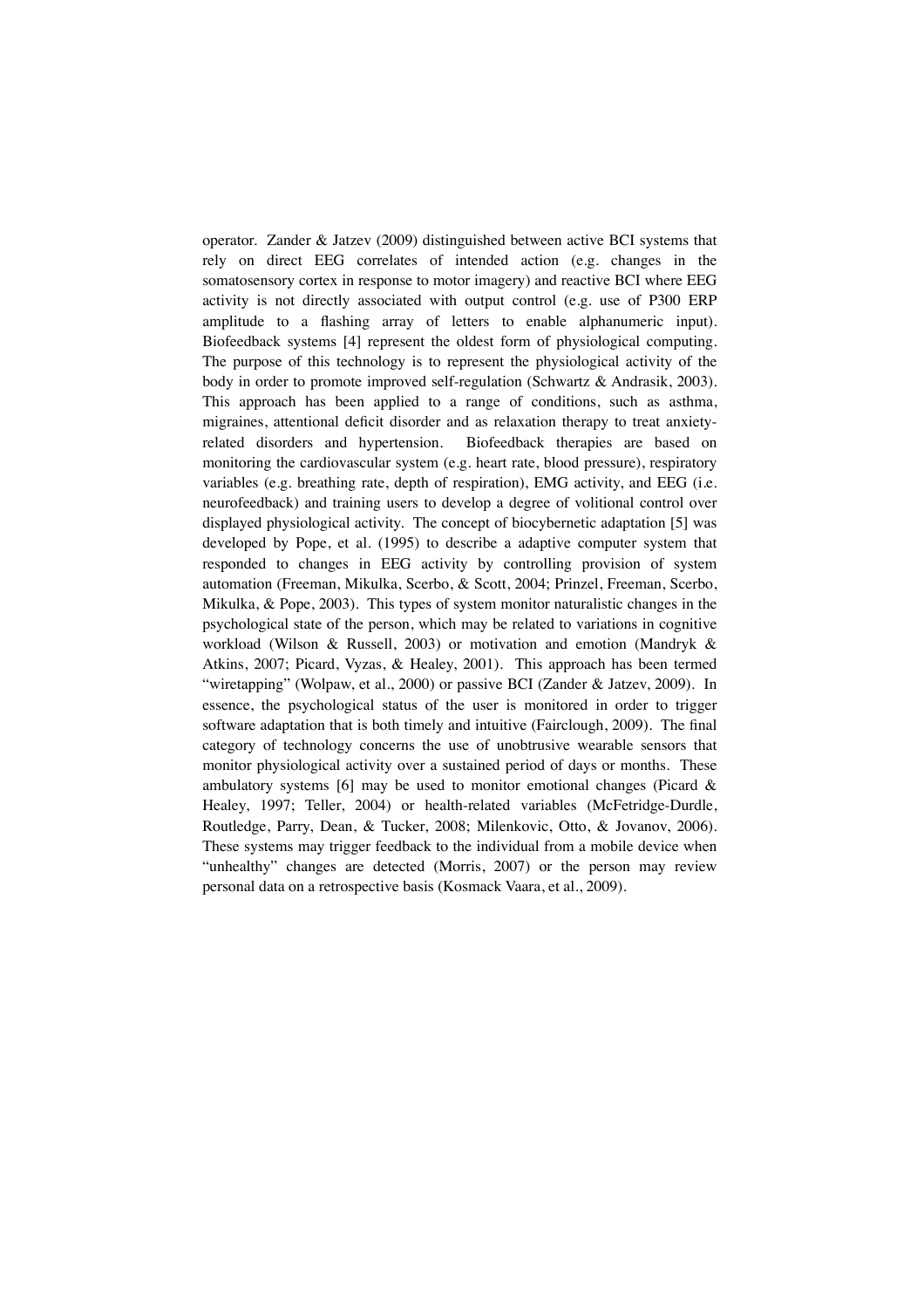

**Figure 1. Five categories of physiological computing systems**

The biocybernetic loop is a core concept for all physiological computing systems (Fairclough & Venables, 2004; Pope, et al., 1995; Prinzel, Freeman, Scerbo, Mikulka, & Pope, 2000) with the exception of some forms of ambulatory monitoring [6]. This loop corresponds to a basic translational module that transforms physiological data into a form of computer control input in real-time. The loop has at least three distinct stages: (1) signal acquisition, filtering and digitization, (2) artifact correction and the extraction of relevant features and (3) the translation of an attenuated signal into output for computer control. The precise form of the mapping between physiological change and control output will differ from system to system; in some cases, it is relatively literal and representative, e.g. the relationship between eye movements and x,y coordinates in space. Other systems involve a symbolic mapping where physiological activity is converted into a categorization scheme that has psychological meaning. For example, the relationship between autonomic activity and emotional states falls into this category (Mandryk & Atkins, 2007), similarly the mapping between EEG activity and mental workload (Gevins, et al., 1998; Grimes, Tan, Hudson, Shenoy, & Rao, 2008) or the way in which respiratory data may be represented as sound or visual animation via a biofeedback interface. These mappings have been developed primarily to produce one-dimensional output, although there are twodimensional examples of both BCI (Wolpaw & McFarland, 2004) and biocybernetic adaptation (Rani, Sims, Brackin, & Sarkar, 2002). Sensitivity gradation is a common issue for many biocybernetic loops. Some forms of BCI and all forms of biocybernetic adaptation rely on an attenuated signal for output, for example, a steady and gradual increase over a specified time window. In the case of ambulatory monitoring, some systems alert the user to "unhealthy" physiological activity use the same kind of sensitivity gradation to trigger an alert or diagnosis. Those ambulatory systems that do not incorporate a biocybernetic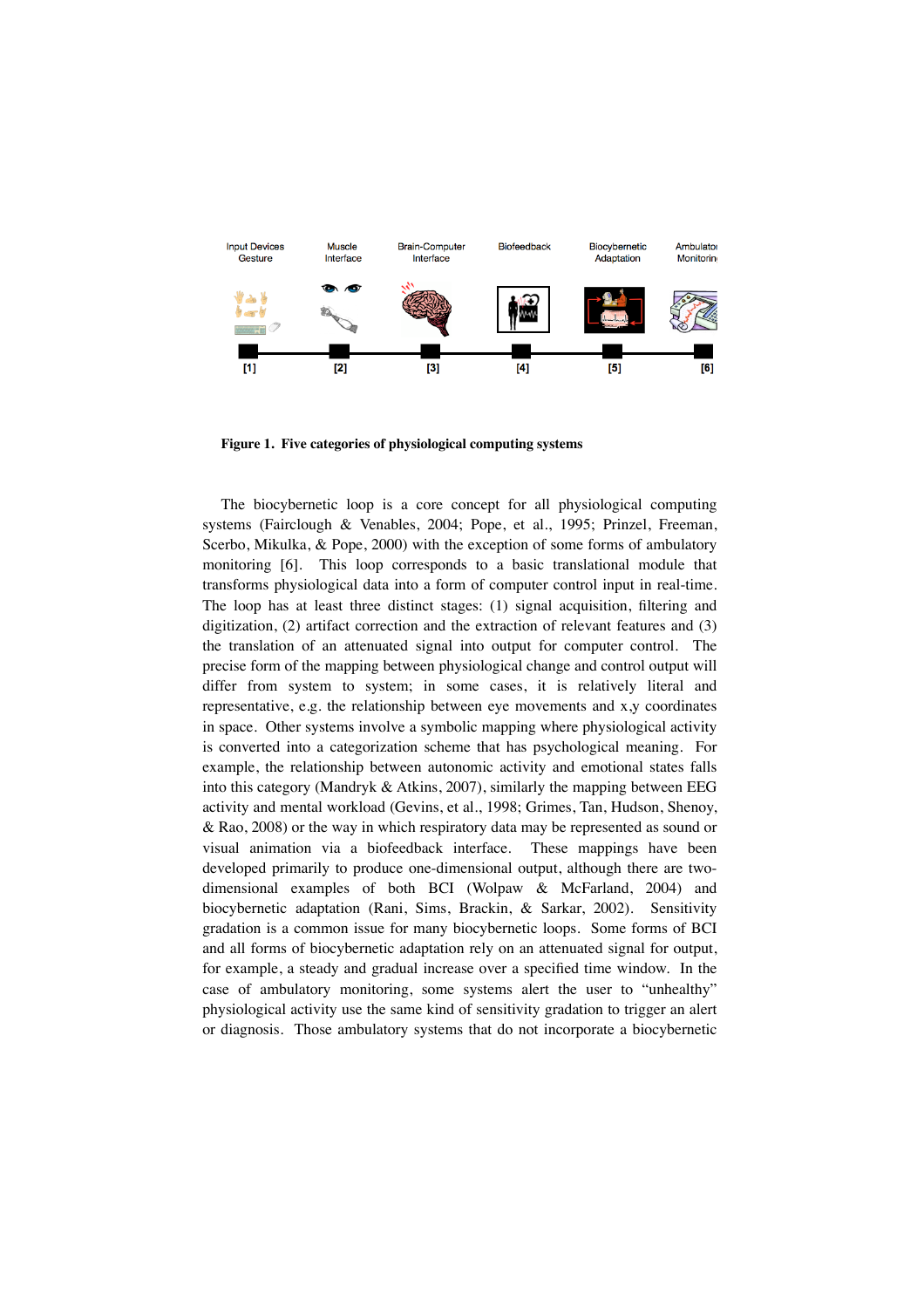loop are those that rely exclusively on retrospective data, such as the affective diary concept (Kosmack Vaara, et al., 2009); in this case, real-time data is simply acquired, digitised, analysed and conveyed to the user in various formats without any translation into computer control.

The five categories of physiological computing system illustrated in Figure 1 have been arranged to emphasise important differences and similarities. Like conventional input via keyboard and mouse, it is argued that muscle interfaces involving gestures, facial expressions or eye movements are relatively overt and visible to an observer. The remaining systems to the right of the diagram communicate with computer technology via covert changes in physiological activity. When a user communicates with a computer via keyboard/mouse [1], muscle interface [2] or BCI [3], we assume these inputs are intentional in the sense that the user wishes to achieve a specific action. The use of a Biofeedback system [4] is also volitional in the sense that the person uses the interface in order to manipulate or self-regulate a physiological response. By contrast, Biocybernetic Adaptation [5] involves monitoring spontaneous physiological activity in order to represent the state of the user with respect to a specific psychological dimension, such as emotion or cognitive workload. This is an unintentional process during which the user essentially remains passive (Fairclough, 2007, 2008). The same is true of ambulatory monitoring systems [6] that conform to the same dynamic of user passivity. Muscle Interfaces [2], BCIs [3] and biofeedback [4] all operate with continuous feedback. Both Muscle Interfaces and BCIs are analogous to command inputs such as keystrokes, discrete gestures or mouse movements; these devices require continuous feedback in order to function. Biofeedback systems also rely on continuous feedback to provide users with the high-fidelity of information necessary to manipulate the activity of the central nervous system. In this case, the computer interface is simply a conduit that displays physiological activity in an accessible form for the user. Those physiological computing systems described as Biocybernetic Adaptation [5] rely on a different dynamic where feedback may be presented in a discrete form. For example, adaptive automation systems may signal a consistent trend, such as increased task engagement over a period of seconds or minutes, by activating an auto-pilot facility (Prinzel, Pope, & Freeman, 2002); similarly, a computer learning environment could signal the detection of frustration by offering help or assistance to the user (Burleson & Picard, 2004; Gilleade, Dix, & Allanson, 2005). The contingencies underlying this discrete feedback may not always be transparent to the user; in addition, discrete feedback may be delayed in the sense that it represents a retrospective trend. Ambulatory Monitoring systems [6] are capable of delivering relatively instant feedback or reflecting a data log of hours or days. In the case of ambulatory systems, much depends on why these data are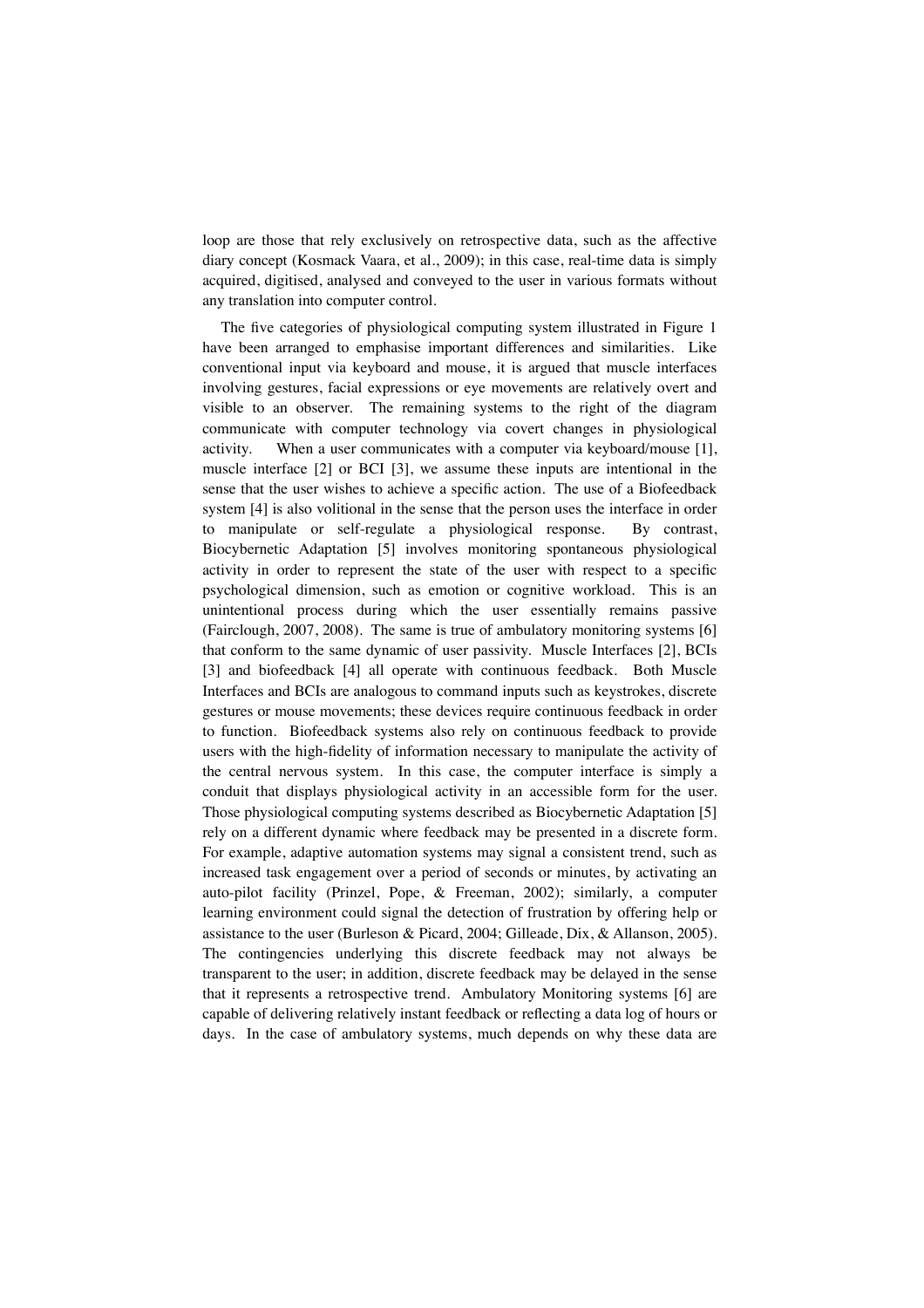recorded. Ambulatory recording for personal use tends to fall into two categories: (1) quantifying physiological activity during specific activities such as jogging and (2) capturing physiological activity for diary or journal purposes. In the case of the former, feedback is delivered in high fidelity (e.g. one reading every 15 or 30sec), whereas journal monitoring may aggregate data over longer time windows (e.g. one reading per hour).

The biocybernetic control loop serves a distinct purpose when physiology is used as an explicit channel for communication with a computing device, e.g. muscle interface [2], BCI [3]. In these cases, physiological activity is translated into analogues of distinct actions, to activate a function or identify a letter or move a cursor through two-dimensional space. Biocybernetic Adaptation [5] is designed to mediate an implicit interaction between the status of the user and the meta-goals of the HCI (Fairclough, 2008). The latter refers to the design goals of the technological device; in the case of an adaptive automation system, the meta-goals are to promote safe and efficient performance; for a computer game, the goal would be to entertain and engage. Biocybernetic Adaptation [5] provides the opportunity for real-time adjustment during each interaction in order to reinforce the design goals of the technology. Finally, there may be a requirement for training when physiology is used as a means of explicitly computer control. Muscle-based interaction [2] may require some familiarisation as user adjust to the sensitivity of system response. BCI devices [3] are often associated with a training regime, although there is evidence that their training requirements may not be particularly onerous (Guger, Edlinger, Harkam, Niedermayer, & Pfurtscheller, 2003). Biofeedback systems [4] are designed as a training tool for self-regulation. However, physiological computing systems that rely on implicit communication such as Biocybernetic Adaptation [5] and Ambulatory Monitoring [6] have no training requirement from the perspective of the user.

The continuum of physiological computing systems illustrated in Figure 1 obscures the huge overlap between different categories. Ambulatory monitoring [6] represents a common denominator for all other physiological computing systems, i.e. if a system records electrophysiological activity from the user, these data can also be used for affective diaries or health monitoring. In addition, it is anticipated that wearable sensors currently associated with ambulatory monitoring will become the norm for all physiological computing systems in the future. A biofeedback component [4] is also ubiquitous across all systems. Users of Muscle Interfaces [2] and BCIs [3] rely on feedback at the interface in order to train themselves to produce reliable gestures or consistent changes in EEG activity. In these cases, the success or failure of a desired input control represents a mode of biofeedback. Biocybernetic Adaptation [5] may also include an element of biofeedback; these systems monitor implicit changes in psychophysiology in order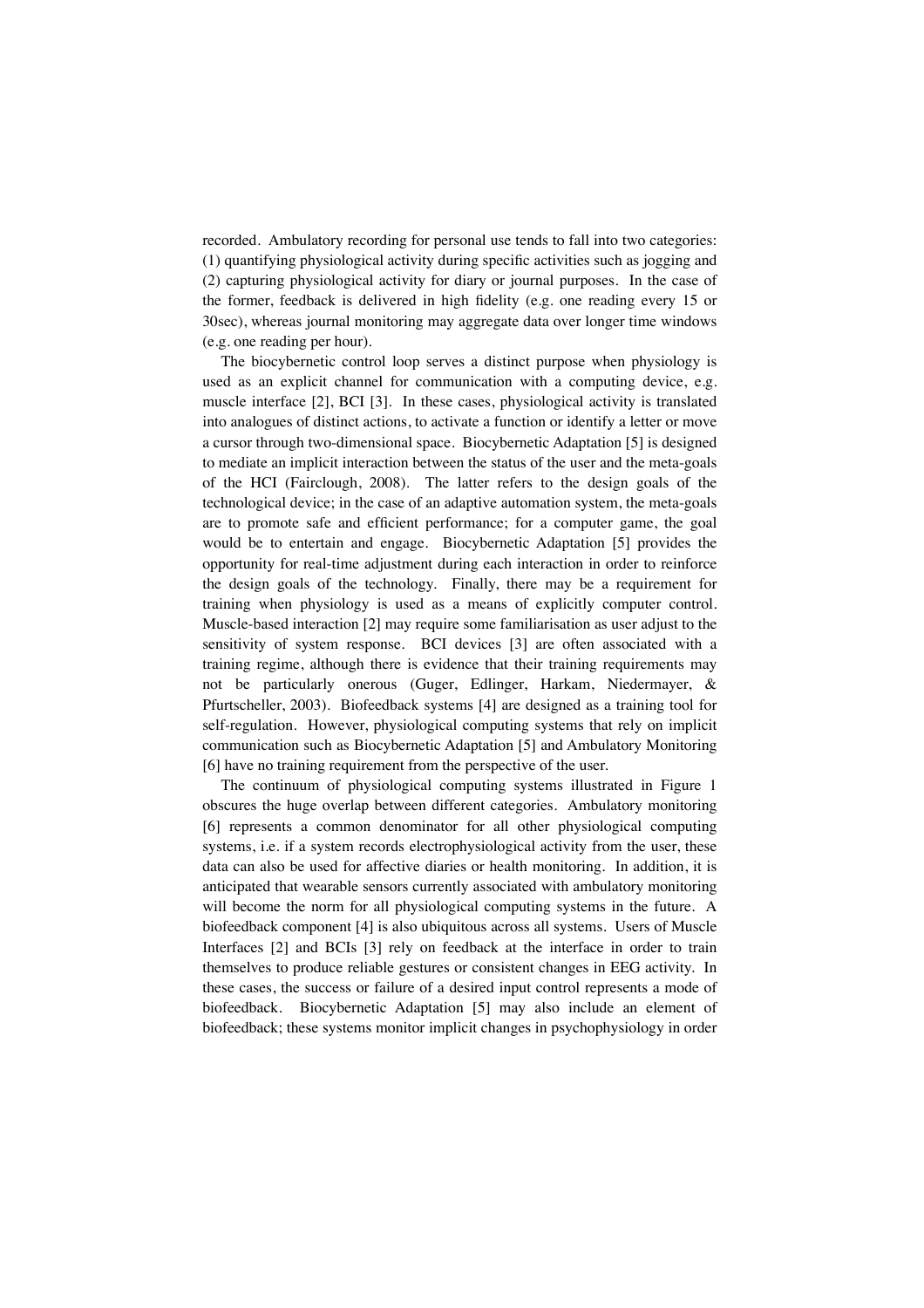to adapt the interface, but if these adaptations are explicit and consistently associated with distinct physiological changes, then changes at the interface will function as a form of biofeedback. Furthermore, if the user of a Biocybernetic Adaptation system [5] learns how to self-regulate physiology via biofeedback [4], this opens up the possibility of volitional control (over physiology) to directly and intentionally control system adaptation; in this case, the Biocybernetic Adaptation system [5] may be operated in the overt, intentional mode normally used to characterise Muscle Interfaces [2] and BCI [3]. There are a number of system concepts already available that combine Ambulatory Monitoring [6] with Biofeedback [4]; for instance, the Home Heart system (Morris, 2007) that monitors stress-related cardiovascular changes and triggers a biofeedback exercise as a stress countermeasure.

By breaking down the distinction between different types of physiological computing system in Figure 1, we may also consider hybrid systems that blend different modes of input control and system adaptation. For example, it is difficult to imagine BCI technology being attractive to healthy users because of its limited bandwidth, e.g. two degree of spatial freedom, or two-choice direct selection. A hybrid system where BCI is used alongside a keyboard, mouse or console appears a more likely option, but the design of such a system faces two primary obstacles (Allison, et al., 2007): (1) assigning functionality to the BCI that is intuitive, complimentary and compatible with other input devices, and (2) limitations on human information processing in a multi-tasking framework. The multipleresource model (Wickens, 2002) predicts that control via BCI may distract attention from other input activities via two routes: sharing the same processing code (spatial vs. verbal) or by demanding attention at an executive or central level of processing. However, there is evidence that these types of time-sharing deficits may be overcome by training (Allison, et al., 2007). The combination of Muscle Interfaces and BCI may work well for hands-free locate-and-select activities such as choosing from an array of images; eye movement may be used to locate the desired location in space and a discrete BCI trigger from the EEG used to make a selection. Biocybernetic Adaptation may be combined with either Muscle Interfaces or BCI because the former operate at a different level of the HCI (Fairclough, 2008). A system that trained users how to operate a Muscle Interface or a BCI could incorporate a biocybernetic adaptive element whereby the system offered help or advice based on the level of stress or workload associated with the training programme. Similarly, Biocybernetic Adaptation may be combined with conventional controls or gesture input to operate as an additional channel of communication between user and system. Those physiological computing systems such as Biocybernetic Adaptation or Ambulatory Monitoring that emphasise monitoring of behavioural states could also be combined with sensors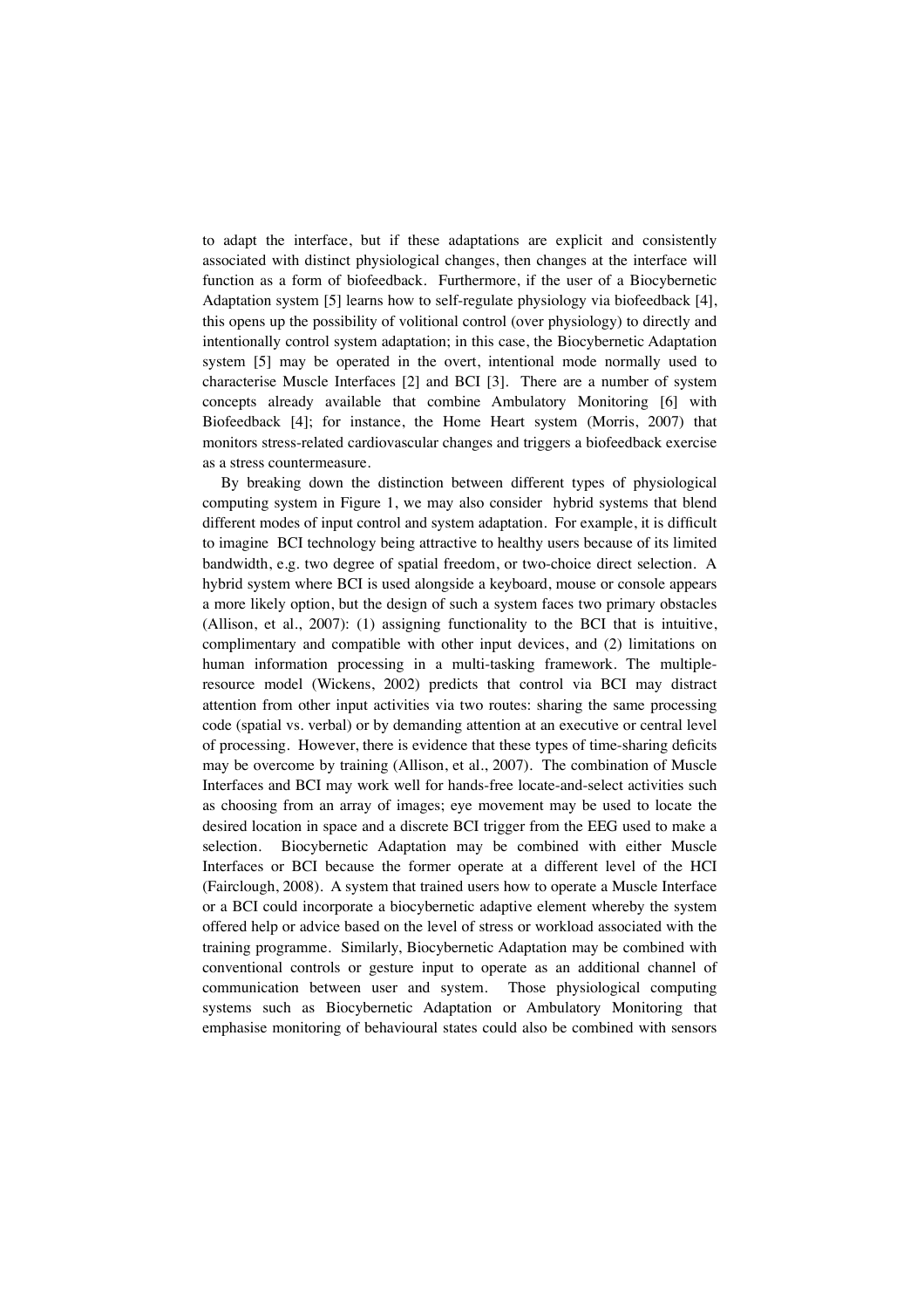that detect overt changes in facial expression, posture or vocal characteristics to create a multi-modal representation of the user, e.g. Kapoor, et al. (2007).

Physiological computing systems may be described along a continuum from overt and intentional input control with continuous feedback to covert and passive monitoring systems that provide feedback on a discrete basis. There is a large overlap between distinct categories of physiological computing systems and enormous potential to use combinations or hybrid versions.

#### 3. Fundamental Issues

The development of physiological computing remains at an early stage and research efforts converge on several fundamental issues. The purpose of this section is to articulate issues that have a critical bearing on the development and evaluation of physiological computing systems.

#### *3.1 The Psychophysiological Inference*

The complexity of the psychophysiological inference (Cacioppo & Tassinary, 1990; Cacioppo, Tassinary, & Berntson, 2000b) represents a significant obstacle for the design of physiological computing systems. The rationale of the biocybernetic control loop is based on the assumption that the psychophysiological measure (or array of measures) is an accurate representation of a relevant psychological element or dimension, e.g. hand movement, frustration, task engagement. This assumption is often problematic because the relationship between physiology and psychology is inherently complex. Cacioppo and colleagues (1990; 2000) described four possible categories of relationship between physiological measures and psychological elements:

- · One-to-one (i.e. a physiological variable has a unique isomorphic relationship with a psychological or behavioural element)
- Many-to-one (i.e. two or more physiological variables are associated with the relevant psychological or behavioural element)
- · One-to-many (i.e. a physiological variable is sensitive to one or more psychological or behavioural elements)
- Many-to-many (i.e. several physiological variables is associated with several psychological or behavioural elements)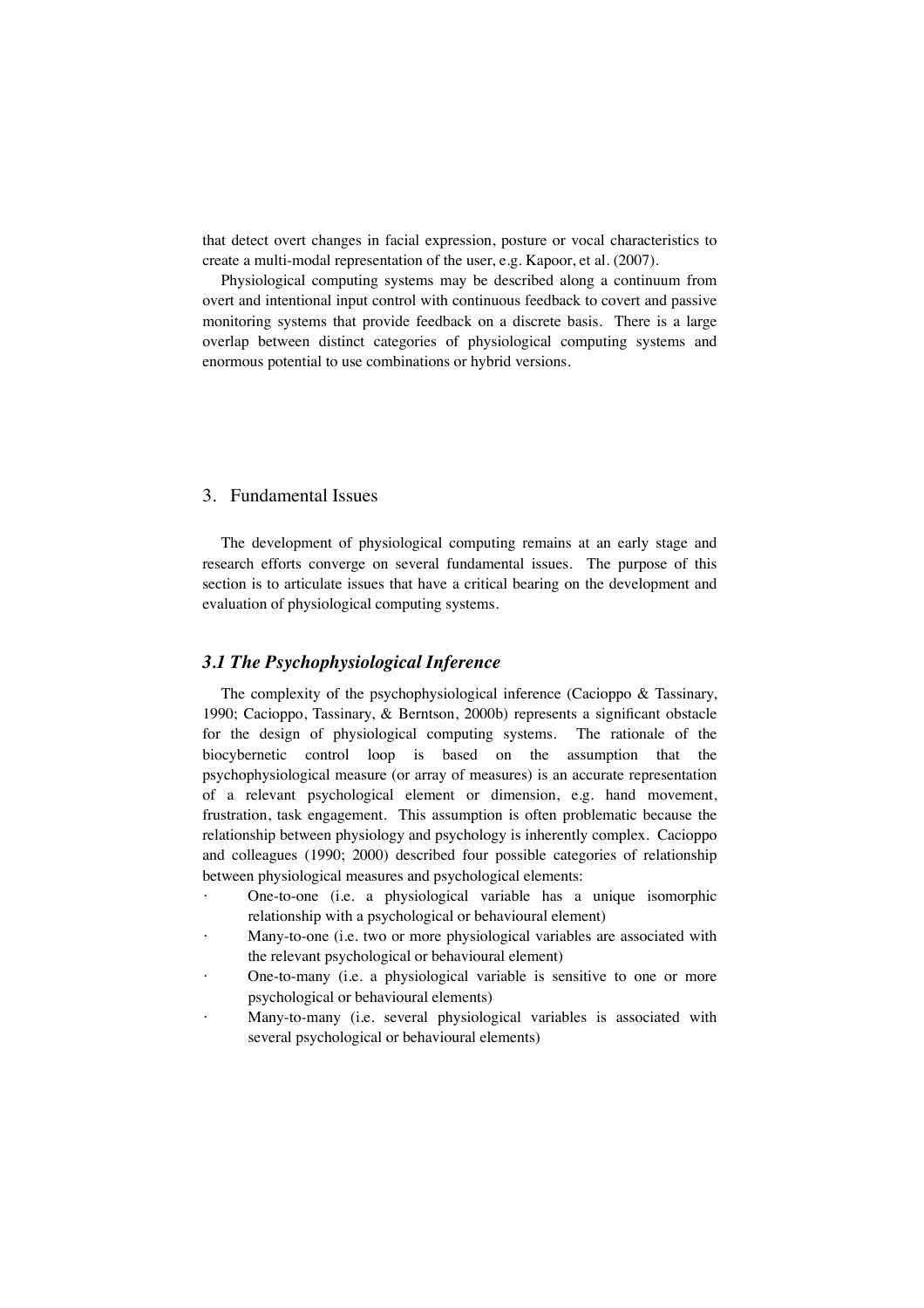The implications of this analysis for the design of physiological computing systems should be clear. The one-to-many or many-to-many categories that dominate the research literature represent psycho-physiological links that are neither exclusive nor uncontaminated. This quality is captured by the diagnosticity of the psychophysiological measure, i.e. the ability of the measure to target a specific psychological concept or behaviour and remain unaffected by related influences (O'Donnell & Eggemeier, 1986). In the case of Muscle Interfaces, it is assumed that one-to-one mapping between physiology and desired output may be relatively easy to obtain, e.g. move eyes upwards to move cursor in desired direction. For other systems such as BCI and particularly biocybernetic adaptation, finding a psychophysiological inference that is sufficiently diagnostic may be more problematic. Whilst it is important to maximise the diagnosticity of those measures underlying a physiological computing system, it is difficult to translate this general requirement into a specific guideline. Levels of diagnostic fidelity will vary for different systems. The system designer must establish the acceptable level of diagnosticity within the specific context of the task and the system.

# *3.2 The Representation of Behaviour*

Once psychophysiological inference has been established, the designer may consider how specific forms of reactivity (e.g. muscle tension, ERPs) and changes in the psychological state of the user should be operationalised by the system. This is an important aspect of system design that determines:

- the transfer dynamic of how changes in muscle tension translate into movement of a cursor for a muscle interface
- the relationship between activity in the sensorimotor cortex and output to wheelchair control for a BCI
- the relationship between changes in EEG and autonomic activity and the triggering of adaptive strategies during biocybernetic adaptation

The biocybernetic loop encompasses the decision-making process underlying software adaptation. In its simplest form, these decision-making rules may be expressed as simple Boolean statements; for example, IF frustration is detected THEN offer help. The loop incorporates not only the decision-making rules, but in the case of Biocybernetic Adaptation, the psychophysiological inference implicit in the quantification of those trigger points used to activate the rules. In our study (Fairclough, Venables, & Tattersall, 2006) for example, this information took the form of a linear equation to represent the state of the user, e.g. subjective mental effort =  $x_1$  \* respiration rate –  $x_2$  \* eye blink frequency + intercept, as well as the quantification of trigger points, e.g. IF subjective effort  $>$  y THEN adapt system. Other studies have also used linear modelling techniques and more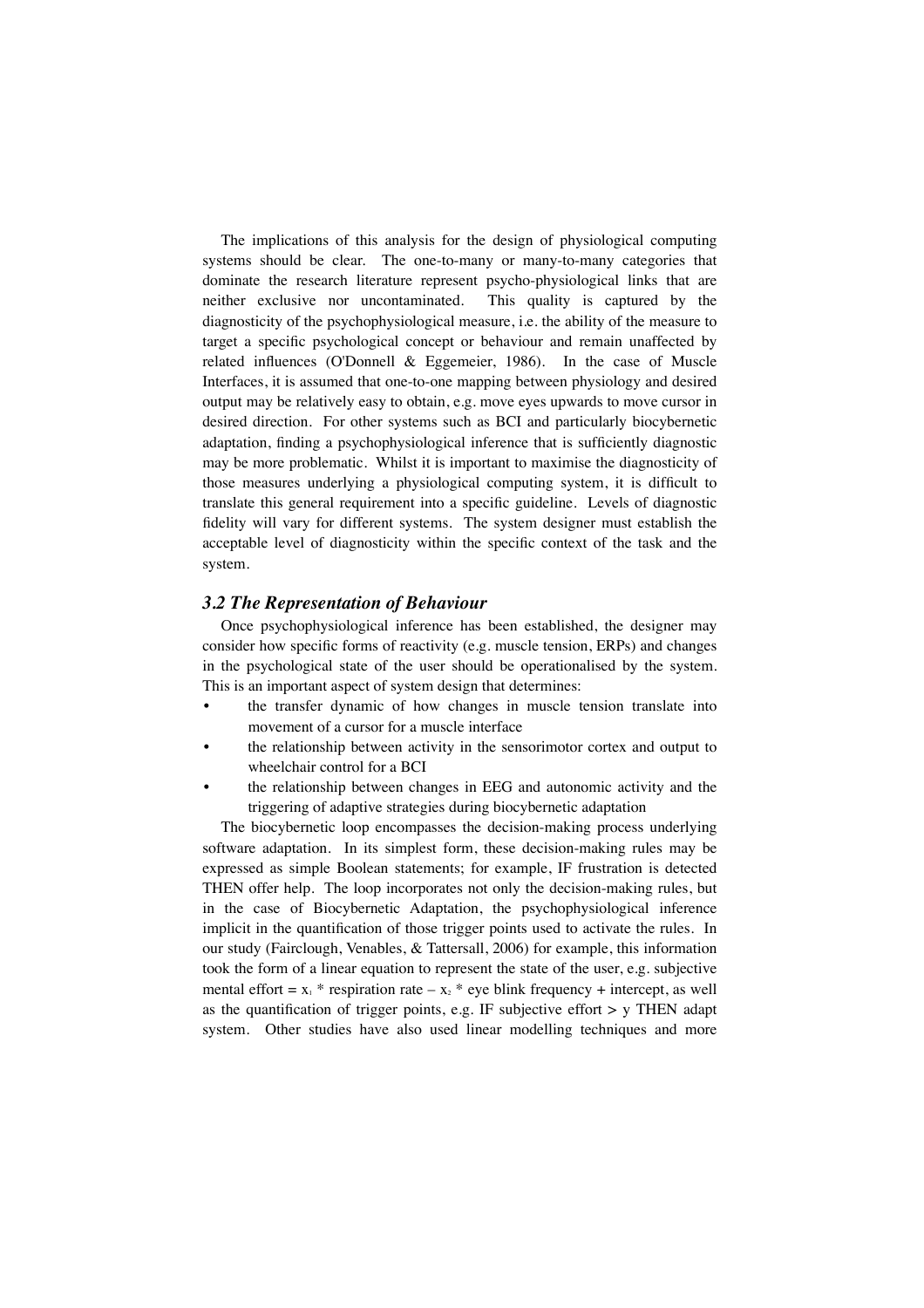sophisticated machine learning approaches systems to characterise user state in terms of the psychophysiological response, e.g. (Liu, Rani, & Sarkar, 2005; Mandryk & Atkins, 2007; Rani, et al., 2002; Wilson & Russell, 2003).

The psychological state of the user has been represented as a one-dimensional continuum, e.g. frustration (Gilleade & Dix, 2004; Kapoor, et al., 2007; Scheirer, Fernandez, Klein, & Picard, 2002), anxiety (Rani, Sarkar, & Liu, 2005), task engagement (Prinzel, et al., 2000), mental workload (Wilson & Russell, 2007). Other research has elected to represent user state in terms of: distinct categories of emotion (Healey & Picard, 1997; Lisetti & Nasoz, 2004; Lisetti, Nasoz, LeRouge, Ozyer, & Alvarez, 2003), two-dimensional space of activation and valence (Kulic & Croft, 2005, 2006) and distinct emotional categories based upon a twodimensional analysis of activation and valence (Mandryk & Atkins, 2007) As stated earlier, reliance on a one-dimensional representation of the user may restrict the range of adaptive options available to the system. This may not be a problem for some systems, but complex adaptation requires a more elaborated representation of the user in order to extend the repertoire of adaptive responses.

Early examples of physiological computer systems will rely on onedimensional representations of the user, capable of relatively simple adaptive responses. The full potential of the technology may only be realized when systems are capable of drawing from an extended repertoire of precise adaptations, which will require complex representations of user behaviour or state in order to function.

#### *3.3 The Biocybernetic Control Loop*

The design of a physiological computing system is based upon the biocybernetic control loop (Fairclough & Venables, 2004; Pope, et al., 1995; Prinzel, et al., 2000). The biocybernetic loop defines the modus operandi of the system and is represented as a series of contingencies between psychophysiological reactivity and system responses or adaptation. These rules are formulated to serve a meta-goal or series of meta-goals to provide the system with a tangible and objective rationale. The meta-goals of the biocybernetic loop must be carefully defined and operationalised to embody generalised human values that protect and enfranchise the user (Hancock, 1996). For example, the physiological computing system may serve a preventative meta-goal, i.e. to minimise any risks to the health or safety of the operator and other persons. Alternatively, meta-goals may be defined in a positive way that promotes pleasurable HCI (Hancock, et al., 2005; Helander & Tham, 2003) or states of active engagement assumed to be beneficial for both performance and personal well-being.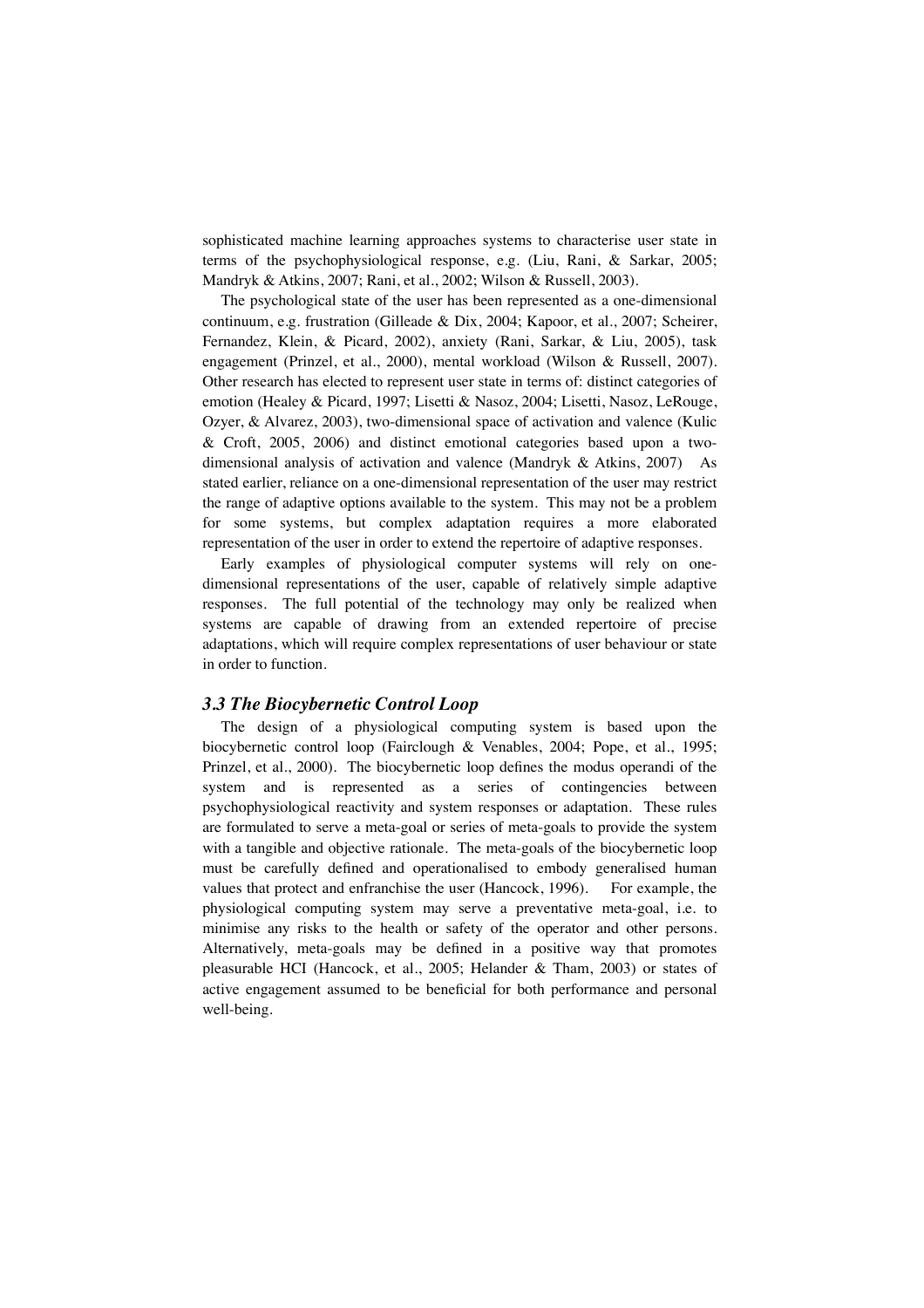The biocybernetic loop is equipped with a repertoire of behavioural responses or adaptive interventions to promote the meta-goals of the system, e.g. to provide help, to give emotional support, to manipulate task difficulty (Gilleade, et al., 2005). The implementation of these interventions is controlled by the loop in order to 'manage' the psychological state of the user. Correspondingly, the way in which person responds to each adaptation is how the user 'manages' the biocybernetic loop. This is the improvisatory crux that achieves human-computer collaboration by having person and machine respond dynamically and reactively to responses from each other. It may be useful for the loop to monitor how users respond to each intervention in order to individualise (Hancock, et al., 2005) and refine this dialogue. This generative and recursive model of HCI emphasises the importance of: (a) accurately monitoring the psychological state of the user (as discussed in the previous sections), and (b) equipping software with a repertoire of adaptive responses that covers the full range of possible outcomes within the human-computer dialogue over a period of sustained use. The latter point is particularly important for 'future-proofing' the physiological computing system as user and machine are locked into a co-evolutionary spiral of mutual adaptation (Fairclough, 2007).

Research into motivation for players of computer games has emphasised the importance of autonomy and competence (Ryan, Rigby, & Przybylski, 2006), i.e. choice of action, challenge and the opportunity to acquire new skills. This kind of finding begs the question of whether the introduction of a biocybernetic loop, which 'manages' the HCI according to preconceived meta-goals, represents a threat to the autonomy and competence of the user? Software designed to automatically help or manipulate task demand runs the risk of disempowerment by preventing excessive exposure to either success or failure. This problem was articulated by Picard & Klein (2002) who used the phrase 'computational soma' to describe affective computing software that effectively diffused and neutralised negative emotions. Feelings of frustration or anger serve as potent motivators within the context of a learning process; similarly, anxiety or fatigue are valuable psychological cues for the operator of a safety-critical system. It is important that the sensitivity of the biocybernetic loop is engineered to prevent over-corrective activation and interventions are made according to a conservative regime. In other words, the user should be allowed to experience a negative emotional state before the system responds. This is necessary for the system to demonstrate face validity, but not to constrain users' self-regulation of behaviour and mood to an excessive degree.

The biocybernetic loop encapsulates the values of the system and embodies a dynamic that promotes stable or unstable task performance. The dynamics of the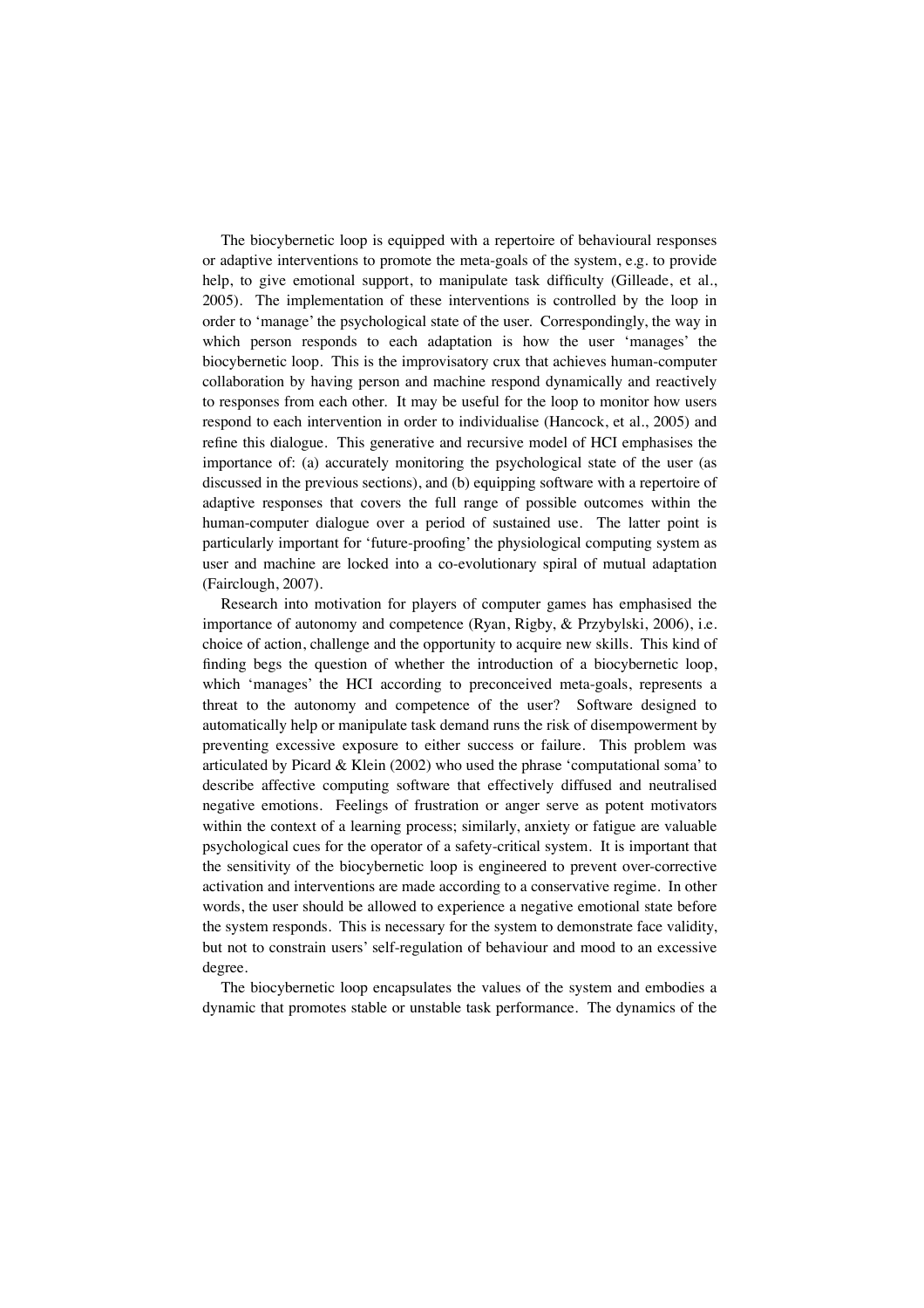control loop may be alternated for certain application to avoid the placement of excessive constraints on user behaviour.

#### *3.4 Ethics and Privacy*

A number of ethical issues are associated with the design and use of physiological computing systems. This technology is designed to tap private psychophysiological events and use these data as the operational fulcrum for a dynamic HCI. The ethical intention and values of the system designer are expressed by the meta-goals that control the biocybernetic loop (see previous section), but regardless of designers' good intentions, the design of any technology may be subverted to undesirable ends and physiological computing systems offer a number of possibilities for abuse (Reynolds & Picard, 2005b).

Invasion of privacy is one area of crucial concern for users of physiological computing systems. Ironically, a technology designed to promote symmetrical communication between user and system creates significant potential for asymmetry with respect to data protection, i.e. the system may not tell the user where his or her data are stored and who has access to these data. If data protection rights are honored by the physiological computing system, it follows that ownership of psychophysiological data should be retained formally and legally by the individual (Hancock & Szalma, 2003). One's own psychophysiological data are potentially very sensitive and access to other parties and outside agencies should be subject to formal consent from the user; certain categories of psychophysiological data may be used to detect medical conditions (e.g. cardiac arrhythmias, hypertension, epilepsy) of which the individual may not even be aware. The introduction of physiological computing should not provide a covert means of monitoring individuals for routine health problems without consent. In a similar vein, Picard & Klein  $(2002)$  argued that control of the monitoring function used by an affective computing system should always lie with the user. This is laudable but impractical for the user who wishes to benefit from physiological computing technology whilst enjoying private data collection. However, granting the user full control over the mechanics of the data collection process is an important means of reinforcing trust in the system.

Kelly (2006) proposed four criteria for information exchange between surveillance systems and users that are relevant here:

- 1. The user knows exactly what information is being collected, why it is being collected, where these data are stored and who has access to these data.
- 2. The user has provided explicit or implicit consent for data collection and can demonstrate full knowledge of data collection.
- 3. The user has access to these data, the user may edit these data or use these data himself or herself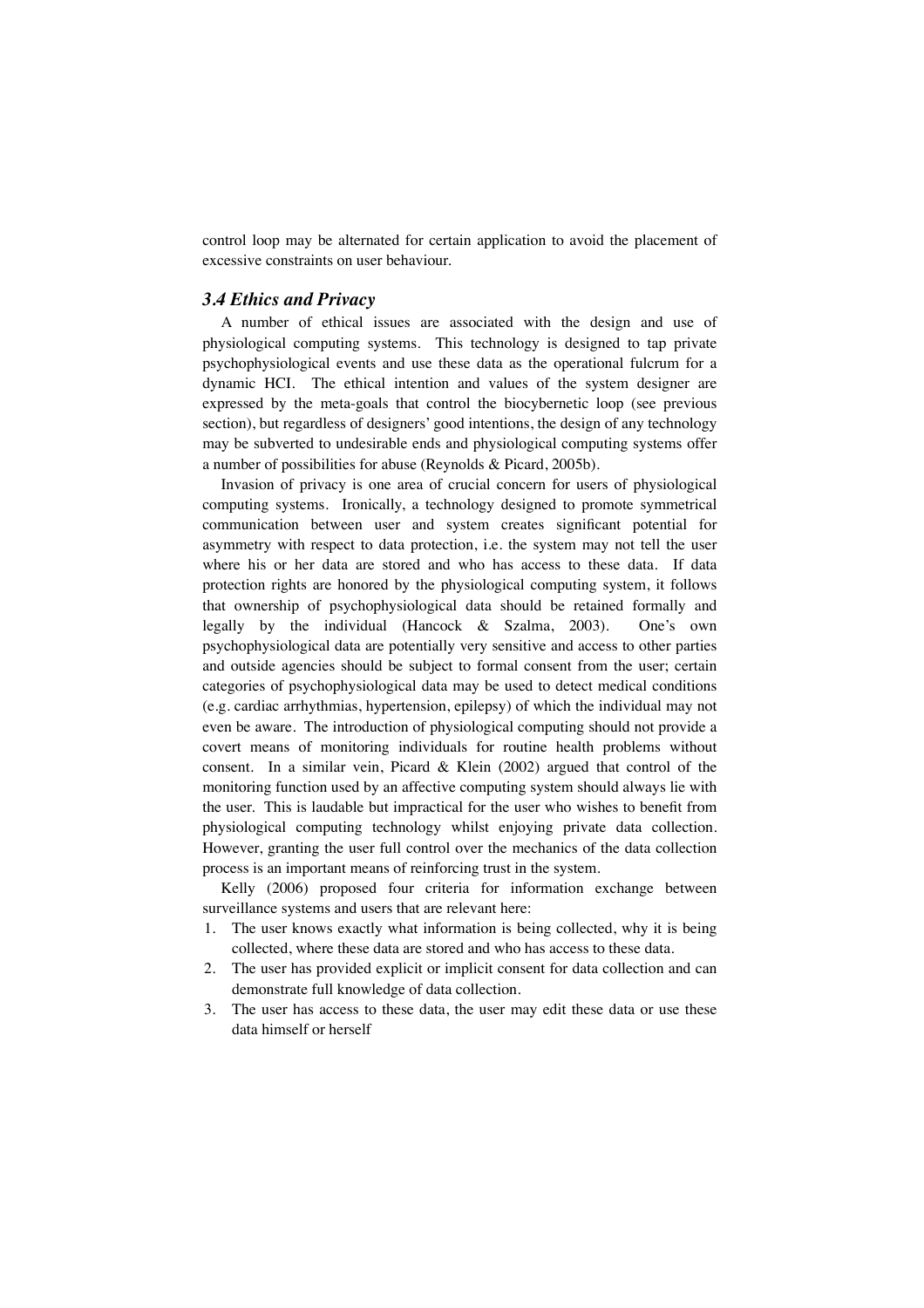4. Users receive some benefit for allowing the system to collect these data (e.g. recommendations, filtering).

This 'open source' relationship between user and technology is called reciprocal accountability (Brin, 1999). This relationship may be acceptable for users of physiological computing systems provided the apparent transparency of the process does not mask crucial inequalities, i.e. vague formulations of data rights by private companies or governments. The provision of written consent to specify this relationship should allay users' concerns and there is evidence (Reynolds & Picard, 2005a) to support this position.

A second threat to privacy concerns how psychophysiological data recorded in real-time may be expressed at the interface, i.e. feedback at the interface on user state may be perceived by colleagues or other persons when the computer is situated in a public space. The provision of explicit verbal messages or discrete text/symbolic messages in response to the detection of frustration or boredom are potentially embarrassing for the user in the presence of others. The fact that computer systems are used in public spaces constitutes a call for discretion on the part of the interface design, particularly with respect to the use of auditory feedback. It would also be essential to include a facility that enables users to disable those messages or modes of feedback that leave them susceptible to 'eavesdropping' by others.

Physiological computing systems are designed to 'manipulate' the state of the user in a benign direction via the positive meta-goals of the biocybernetic loop. But how do users feel about being manipulated by autonomous technology (Picard & Klein, 2002; Reynolds & Picard, 2005a)? The verb 'manipulate' is a loaded term in this context as people manipulate their psychological state routinely via psychoactive agents (e.g. caffeine, nicotine, alcohol), leisure activities (e.g. exercise, playing computer games) and aesthetic pastimes (e.g. listening to music, watching a TV show or movie) (Picard & Klein, 2002). The issue here is not the manipulation of psychological state per se but rather who retains control over the process of manipulation. When a person exercises or listens to music, they have full control over the duration or intensity of the experience, and may balk at the prospect of ceding any degree of control to autonomous technology. These concerns reinforce arguments that reciprocal accountability and granting the individual full control over the system are essential strategies to both reassure and protect the user. In addition, users need to understand how the system works so they are able understand the range of manipulations they may be subjected to, i.e. an analytic method for tuning trust in an automated system (Miller, 2005).

Physiological computing systems have the potential to be subverted to achieve undesirable outcomes such as invasion of privacy and tacit manipulation of the user. It is impossible to safeguard any new technology in this respect but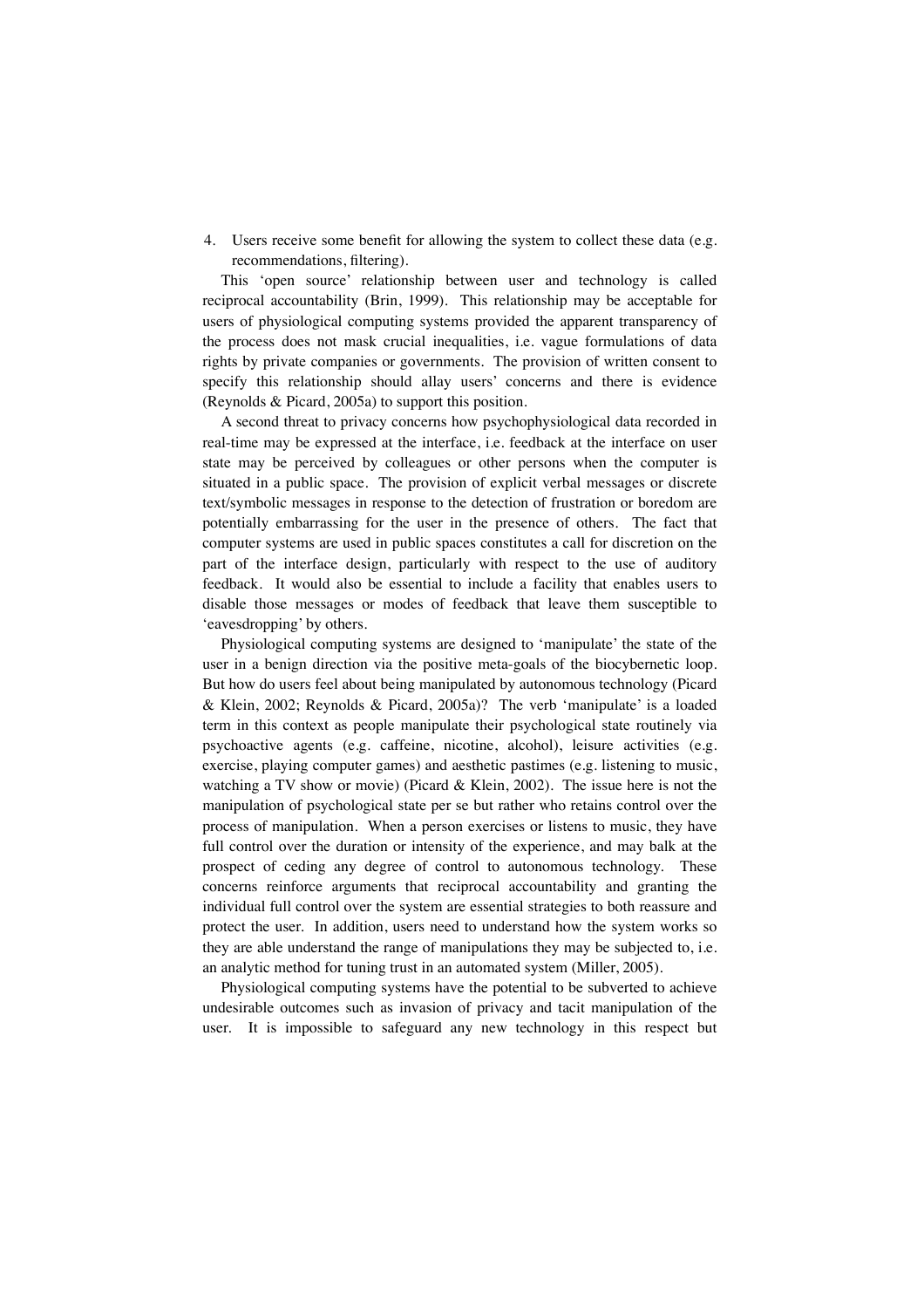provision of full transparency and reciprocal accountability drastically reduces the potential for abuse. It is important that the user of a physiological computing system remains in full control of the process of data collection (Picard & Klein, 2002) as this category of autonomous technology must be designed to empower the user at every opportunity (Hancock, 1996; Norman, 2007).

#### 4. Summary

The concept of physiological computing allows computer technology to interface directly with the human nervous system. This innovation will allow users to provide direct input control to technology via specific changes in muscle tension and brain activity that are intentional. Data provided by wearable sensors can be used to drive biocybernetic adaptation and for ambulatory monitoring of physiological activity. In these cases, physiological changes are passively monitored and used as drivers of real-time system adaptation (biocybernetic adaptation) or to mark specific patterns that have consequences for health (ambulatory monitoring). The concept of biofeedback is fundamental to all categories of physiological computing as users may use these systems to promote increased self-regulation with respect to novel input devices (muscle interfaces or BCI), emotional control and stress management. Five different categories of physiological computing systems have been described (Muscle Interface, BCI, Biofeedback, Biocybernetic Adaptation, Ambulatory Monitoring) and there is significant overlap between each category. In addition, these physiological computing systems may be used to augment conventional input control in order to extend the communication bandwidth of the HCI.

The benefits of the physiological computing paradigm are counteracted by a number of potential risks, including systems that provide a mismatch with the behavioural state of the user or diminish user autonomy or represent a considerable threat to personal privacy. It is argued that the sensitivity of physiological computing system is determined by the diagnosticity of the psychophysiological inference, i.e. the ability of the physiological data to consistently index target behaviour regardless of environmental factors or individual differences. It was also proposed that the biocybernetic control loop (the process by which physiological changes are translated into computer control) be carefully designed in order to promote design goals (e.g. safety and efficiency) without jeopardising the primacy of user control. The privacy of the individual is of paramount importance if physiological computing systems are to be acceptable to the public at large. A number of security issues were discussed with reference to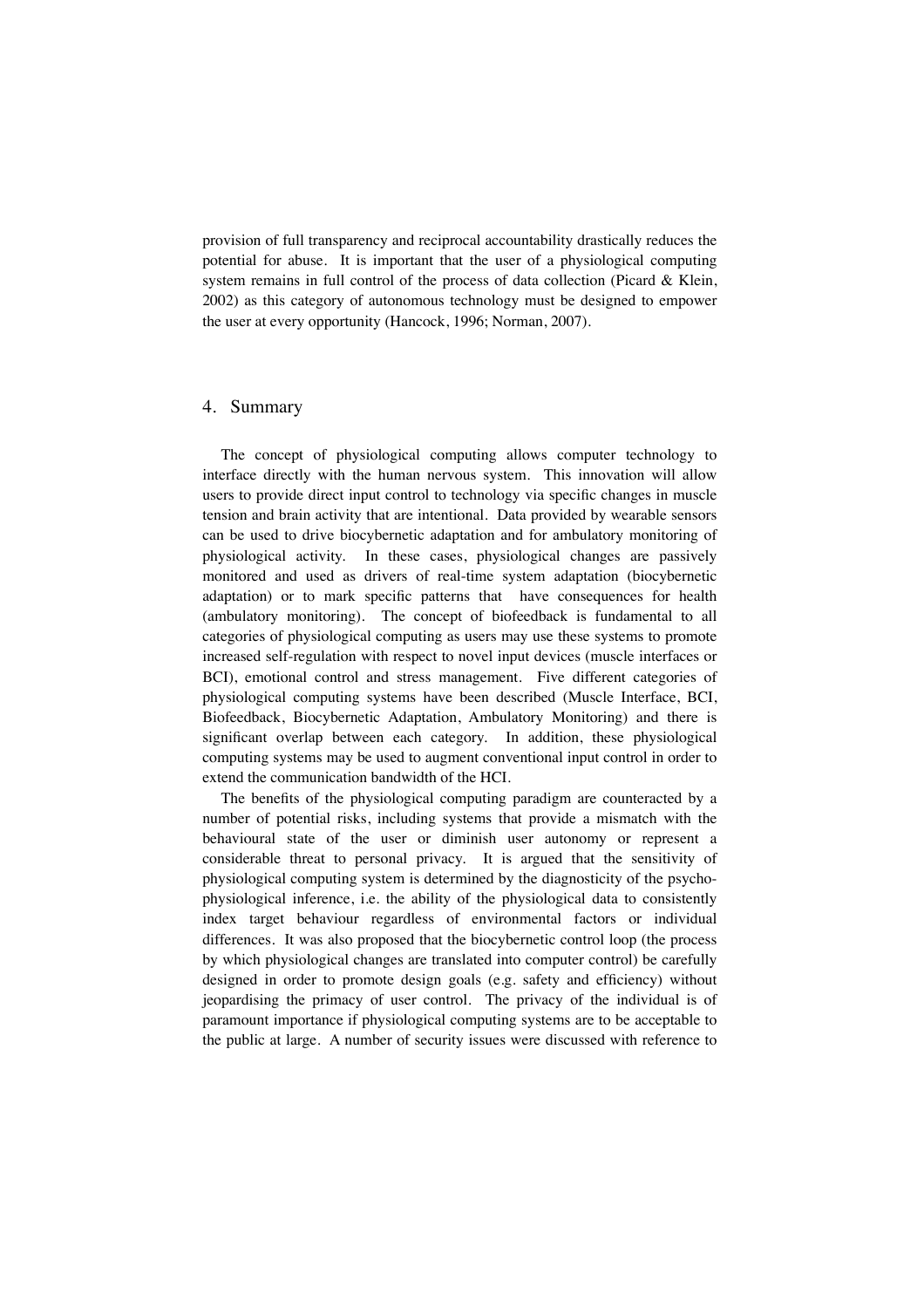controlling access to personal data and empowering the data protection rights of the individual.

# References

- Aarts, E. (2004). Ambient Intelligence: a multimedia perspective. IEEE Multimedia, 11(1), 12-19.
- Ahn, H., Teeters, A., Wang, A., Breazeal, C., & Picard, R. W. (2007). Stoop to conquer: posture and affect interact to influence computer users' persistence. Paper presented at the Second International Conference on Affective Computing and Intelligent Interaction, Lisbon, Portugal.
- Allison, B., Graimann, B., & Graser, A. (2007). Why use a BCI if you are healthy? Paper presented at the ACE Workshop - Brainplay'07: Brain-Computer Interfaces and Games, Salzburg.
- Allison, B. Z., Wolpaw, E. W., & Wolpaw, J. R. (2007). Brain-computer interface systems: progress and prospects. Expert Review of Medical Devices, 4 (4), 463-474.
- Baber, C., Haniff, D. J., & Woolley, S. I. (1999). Contrasting paradigms for the development of wearable computers. IBM Systems Journal, 38(4), 551-565.
- Bartlett, M., Littlewort, G., Fasel, I., & Morvellan, J. R. (2003). Real time face detection and facial expression recognition: development and application to human-computer interaction. Paper presented at the Computer Vision and Pattern Recognition for Human-Computer Interaction, Vancouver, Canada.
- Brin, D. (1999). The Transparent Society: Will Technology Force Us to Choose between Privacy and Freedom: Perseus Books.
- Burleson, W., & Picard, R. W. (2004). Affective agents: sustaining motivation to learn through failure and a state of "stuck". Paper presented at the Workshop on Social and Emotional Intelligence in Learning Environments.
- Cacioppo, J. T., Berntson, G. G., Malarkey, W., Kiecolt-Glaser, J. K., Sheridan, J. F., Poehlmann, K., et al. (1998). Autonomic, neuroendocrine and immune responses to psychological stress: the reactivity hypothesis. Annals of the New York Academy of Sciences, 840, 664-673.
- Cacioppo, J. T., & Tassinary, L. G. (1990). Inferring psychological significance from physiological signals. American Psychologist, 45(1), 16-28.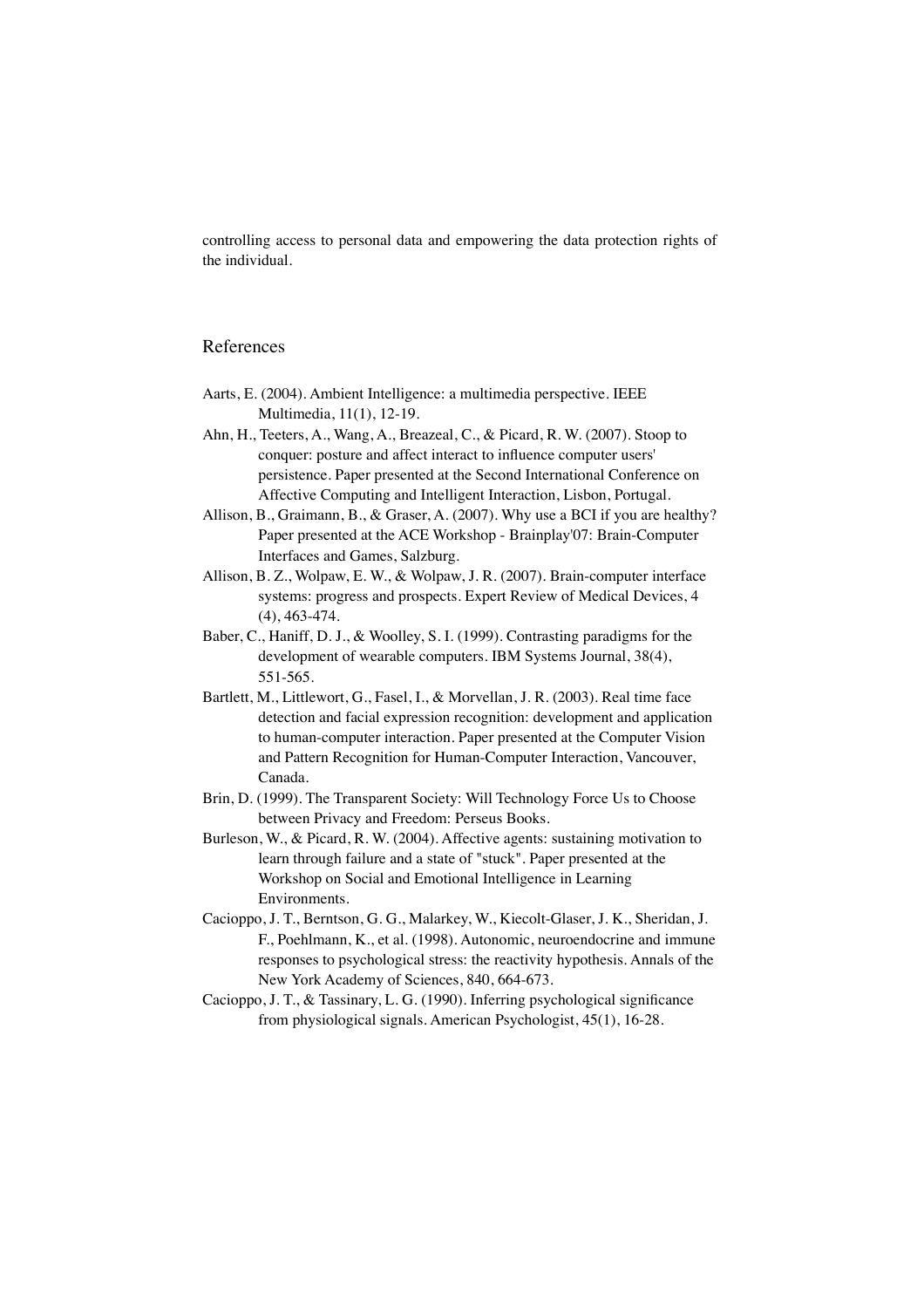- Cacioppo, J. T., Tassinary, L. G., & Berntson, G. G. (2000a). Handbook of Psychophysiology: Cambridge University Press.
- Cacioppo, J. T., Tassinary, L. G., & Berntson, G. G. (2000b). Psychophysiological Science. In J. T. Cacioppo, L. G. Tassinary & G. G. Berntson (Eds.), Handbook of Psychophysiology (pp. 3-26). Cambridge UK: Cambridge University Press.
- Chin, C. A., Barreto, A., Cremades, J. G., & Adjouadi, M. (2008). Integrated electromyogram and eye-gaze tracking cursor control system for computer users with motor disabilities. Journal of Rehabilitation Research & Development, 45(1), 161-174.
- Coan, J. A., & Allen, J. J. B. (2003). Frontal EEG asymmetry and the behavioural activation and inhibition systems. Psychophysiology, 40, 106-114.
- Dekker, A., & Champion, E. (2007). Please biofeed the zombies: enhancing the gameplay and display of a horror game using biofeedback. Paper presented at the DiGRA.
- Ebner-Priemer, U. W., & Trill, T. J. (2009). Ambulatory assessment: an innovative and promising approach for clinical psychology. European Psychologist, 14(2), 109-119.
- Fairclough, S. H. (2007). Psychophysiological inference and physiological computer games. Paper presented at the ACE Workshop - Brainplay'07: Brain-Computer Interfaces and Games.
- Fairclough, S. H. (2008). BCI and Physiological Computing: Similarities, Differences and Intuitive Control. Paper presented at the Workshop on BCI and Computer Games: CHI'08.
- Fairclough, S. H. (2009). Fundamentals of Physiological Computing. Interacting With Computers, 21, 133-145.
- Fairclough, S. H., & Venables, L. (2004). Psychophysiological candidates for biocybernetic control of adaptive automation. In D. de Waard, K. A. Brookhuis & C. M. Weikert (Eds.), Human Factors in Design (pp. 177-189). Maastricht: The Netherlands: Shaker.
- Fairclough, S. H., Venables, L., & Tattersall, A. (2006). The use of autonomic measures for biocybernetic adaptation. Psychophysiology, 42(S1), S25.
- Freeman, F. G., Mikulka, P. J., Scerbo, M. W., & Scott, L. (2004). An evaluation of an adaptive automation system using a cognitive vigilance task. Biological Psychology, 67, 283-297.
- Gevins, A., Smith, M. E., Leong, H., McEvoy, L., Whitfield, S., Du, R., et al. (1998). Monitoring working memory load during computer-based tasks with EEG pattern recognition models. Human Factors,  $40(1)$ , 79-91.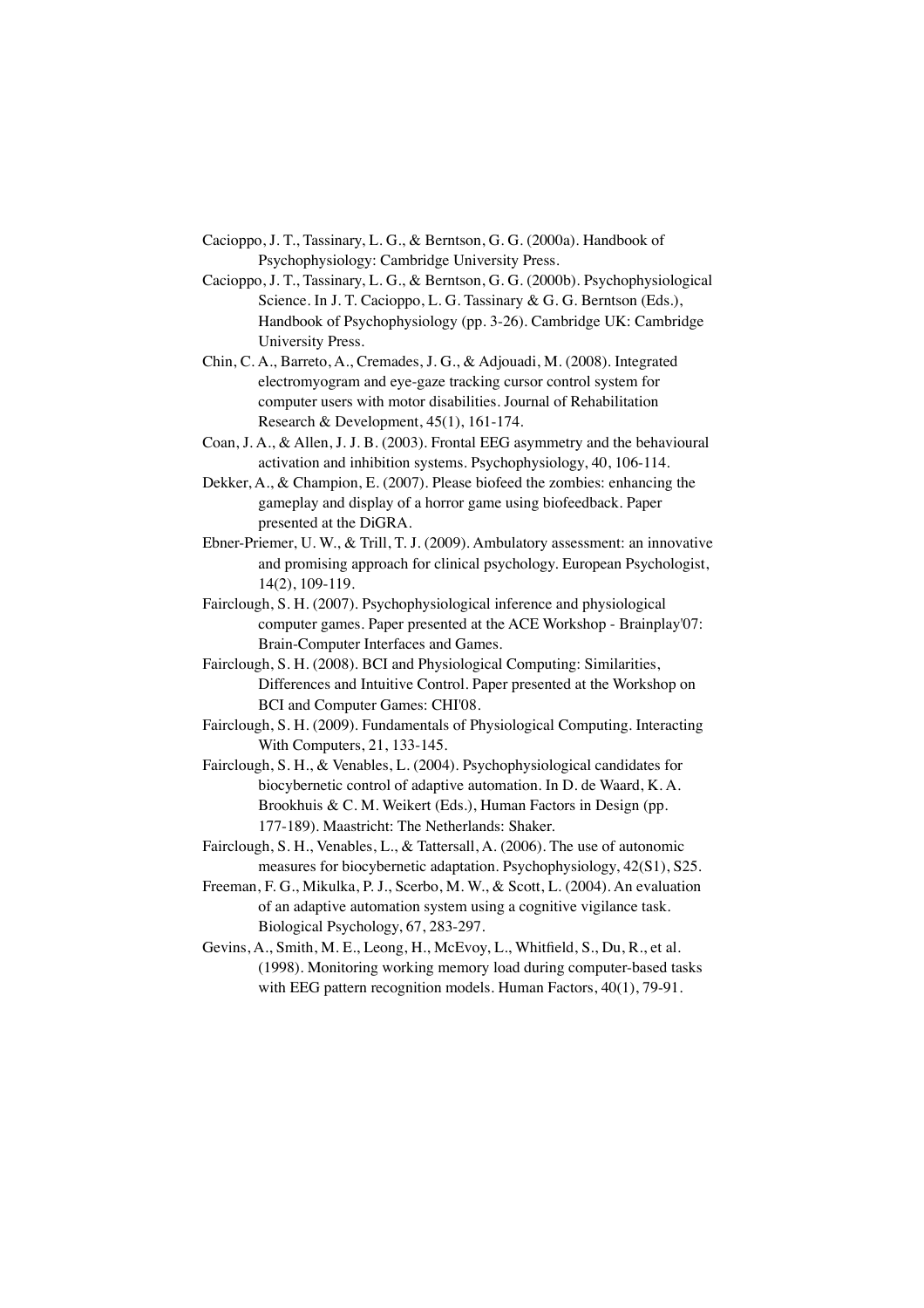- Gilleade, K. M., & Dix, A. (2004). Using frustration in the design of adaptive videogame. Paper presented at the Advances in Computer Entertainment Technology.
- Gilleade, K. M., Dix, A., & Allanson, J. (2005). Affective videogames and modes of affective gaming: assist me, challenge me, emote me. Paper presented at the Proceedings of DiGRA 2005.
- Grauman, K., Betke, M., Gips, J., & Bradski, G. R. (2001). Communication via eye blinks - detection and duration analysis in real time. Paper presented at the IEEE Computer Society Conference on Computer Vision and Pattern Recognition (CVPR'01).
- Grimes, D., Tan, D. S., Hudson, S. E., Shenoy, P., & Rao, R. P. N. (2008). Feasibility and pragmatics of classifying working memory load with an electroencelograph. Paper presented at the CHI 2008.
- Guger, C., Edlinger, A. G., Harkam, W., Niedermayer, I., & Pfurtscheller, G. (2003). How many people are able to operate an EEG-based braincomputer interface (BCI)? IEEE Transactions on Neural Systems and Rehabilitation Engineering, 11(2), 145-147.
- Hancock, P. A. (1996). Teleology for Technology. In R. Parasuraman & M. Mouloua (Eds.), Automation and Human Performance (pp. 461-497). Hillsdale, N. J.: Erlbaum.
- Hancock, P. A., Pepe, A. A., & Murphy, L. L. (2005). Hedonomics: the power of positive and pleasurable ergonomics. Ergonomics In Design, 13(1), 8-14.
- Hancock, P. A., & Szalma, J. L. (2003). The future of neuroergonomics. Theoretical Issues in Ergonomic Science, 44(1-2), 238-249.
- Healey, J., & Picard, R. W. (1997). Digital processing of affective signals. Paper presented at the Proceedings of ICASSP, Seatle, WA.
- Helander, M. G., & Tham, M. P. (2003). Hedonomics affective human factors design. Ergonomics, 46(13/14), 1269-1272.
- Hettinger, L. J., Branco, P., Encarnaco, L. M., & Bonato, P. (2003). Neuroadaptive technologies: applying neuroergonomics to the design of advanced interfaces. Theoretical Issues in Ergonomic Science, 4(1-2), 220-237.
- Huang, C. N., Chen, C. H., & Chung, H. Y. (2006). Application of facial electromyography in computer mouse access for people with disabilities. Disability & Rehabilitation, 28(4), 231-237.
- Kapoor, A., Burleson, W., & Picard, R. W. (2007). Automatic prediction of frustration. International Journal of Human-Computer Studies, 65, 724-736.
- Karwowski, W. (2000). Symvatology: the science of artifact-human compatibility. Theoretical Issues in Ergonomic Science, 1(1), 76-91.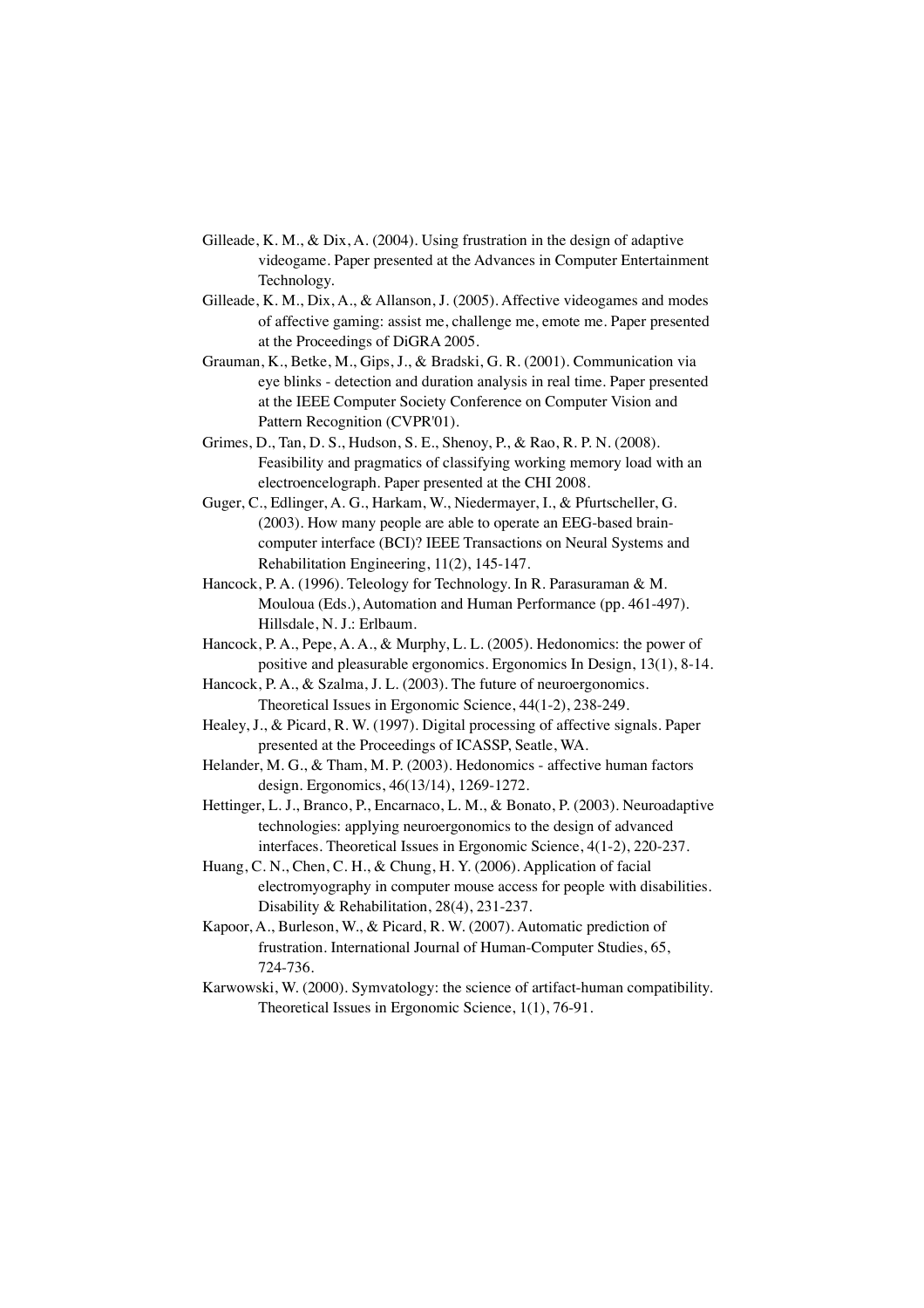- Kelly, K. (2006). The Technium Available from [http://www.kk.org/thetechnium/](http://www.kk.org/thetechnium/archives/2006/02/symmetrical_and.php) [archives/2006/02/symmetrical\\_and.php](http://www.kk.org/thetechnium/archives/2006/02/symmetrical_and.php)
- Klein, G., Woods, D. D., Bradshaw, J. M., Hoffman, R. R., & Feltovich, P. J. (2004). Ten challenges for making automation a "team player" in joint human-agent activity. IEEE Intelligent Systems, 19(6), 91-95.
- Kosmack Vaara, E., Hook, K., & Tholander, J. (2009). Mirror bodily experiences over time. Paper presented at the CHI Boston, MA.
- Kulic, D., & Croft, E. (2005). Anxiety detection during human-robot interaction. Paper presented at the Conference on Intelligent Robots and Systems, Edmonton, Canada.
- Kulic, D., & Croft, E. (2006). Estimating robot induced affective state using Hidden Markov Models. Paper presented at the IEEE International Symposium on Robot and Human Interactive Communication.
- Lisetti, C. L., & Nasoz, F. (2004). Using noninvasive wearable computers to recognize human emotions from physiological signals. EURASIP Journal on Applied Signal Processing, 11, 1672-1687.
- Lisetti, C. L., Nasoz, F., LeRouge, C., Ozyer, O., & Alvarez, K. (2003). Developing multimodal intelligent affective interfaces for tele-home health care. International Journal of Human-Computer Studies, 59, 245-255.
- Liu, C., Rani, P., & Sarkar, N. (2005). An empirical study of machine learning techniques for affect recognition in human-robot interaction. Paper presented at the IEEE Conference on Intelligent Robots and Systems.
- Mandryk, R. L., & Atkins, M. S. (2007). A fuzzy physiological approach for continuously modeling emotion during interaction with play technologies. International Journal of Human-Computer Studies, 65, 329-347.
- Mandryk, R. L., Inkpen, K. M., & Calvert, T. W. (2006). Using psychophysiological techniques to measure user experience with entertainment technologies. Behaviour and Information Technology, 25 (2), 141-158.
- McFetridge-Durdle, J. A., Routledge, F. S., Parry, M. J. E., Dean, C. R. T., & Tucker, B. (2008). Ambulatory impedance cardiography in hypertension: a validation study. European Journal of Cardiovascular Nursing, 7, 204-213.
- Merrill, D., & Maes, P. (2007). Augmenting looking, pointing and reaching gestures to enhance the searching and browsing of physical objects. Paper presented at the 5th International Conference on Pervasive Computing (Pervasive'07), Toronto, Ontario, Canada.

Microsoft Project Natal<http://www.xbox.com/en-US/live/projectnatal/>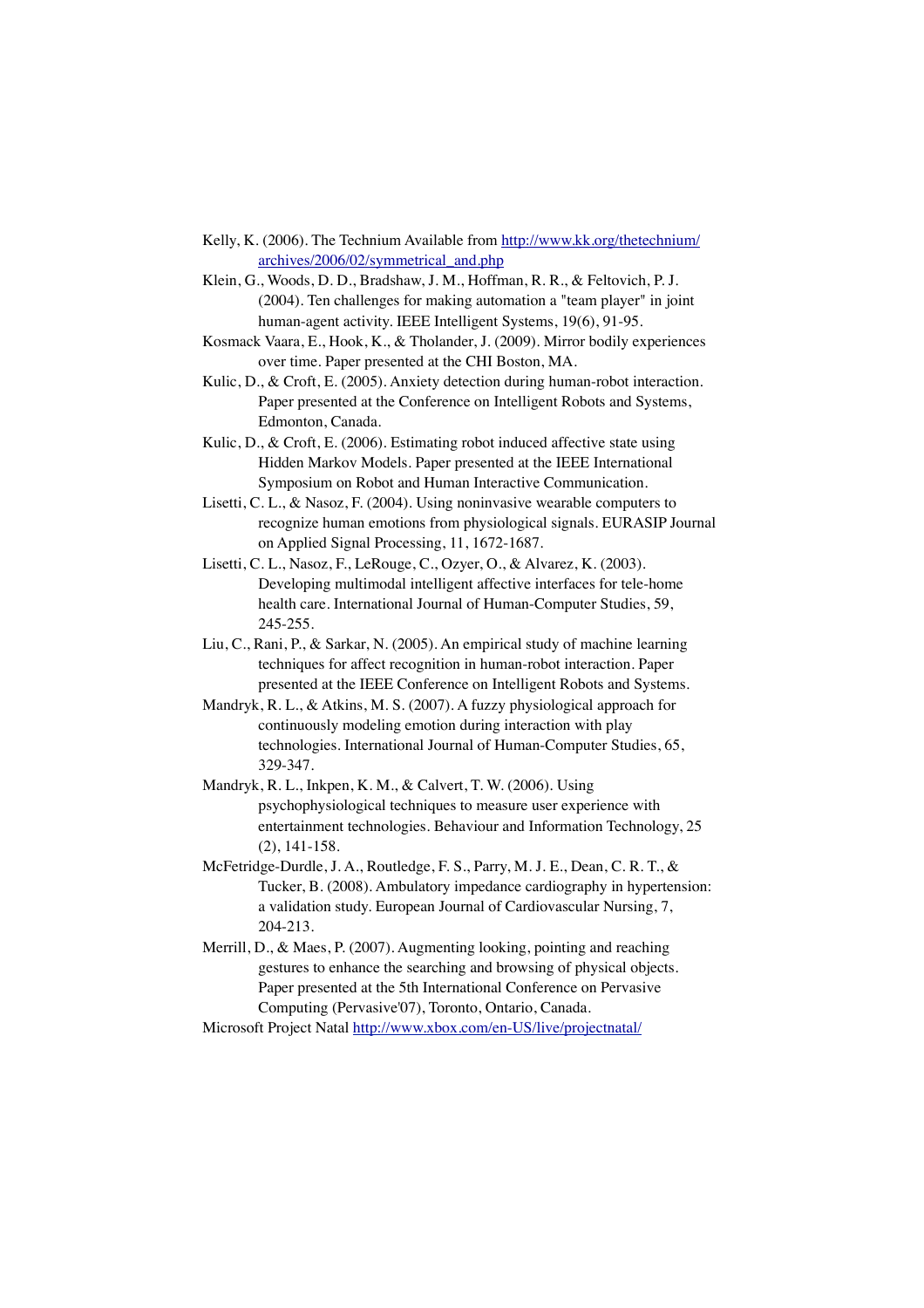- Milenkovic, A., Otto, C., & Jovanov, E. (2006). Wireless sensor networks for personal health monitoring: issues and an implementation. Computer Communications, 29, 2521-2533.
- Miller, C. A. (2005, July 22nd-27th). Trust in adaptive automation: the role of etiquette in tuning trust via analogic and affective methods. Paper presented at the First International Conference on Augmented Cognition, Las Vegas, NV.
- Morris, M., & Guilak, F. (2009). Mobile Heart Health: Project Highlight. IEEE Pervasive Computing, 8(2), 57-61.
- Morris, M. E. (2007). Technologies for heart and mind: new directions in embedded assessment. Intel Technology Journal, 11(1), 67-74.
- Murata, A. (2006). Eye gaze input versus mouse: cursor control as a function of age. International Journal of Human-Computer Interaction, 21(1), 1-14.
- Naik, G. R., Kumar, D. K., & Arjunan, S. P. (2008). Multi modal gesture identification for HCI using surface EMG. Paper presented at the 12th International Conference on Entertainment and Media in the Ubiquitous Era, Tampere, Finland.
- Norman, D. A. (2007). The Design of Future Things. New York: Basic Books.
- O'Donnell, R. D., & Eggemeier, F. T. (1986). Workload assessment methodology. In K. Boff, L. Kaufman & J. Thomas (Eds.), Handbook of Human Perception and Performance (Vol. 2, pp. 42.41-42.49). New York: Wiley.
- Picard, R. W. (1997). Affective Computing. Cambridge, Mass.: MIT Press.
- Picard, R. W., & Healey, J. (1997). Affective wearables. Personal Technologies, 1, 231-240.
- Picard, R. W., & Klein, J. (2002). Computers that recognise and respond to user emotion: theoretical and practical implications. Interacting With Computers, 14, 141-169.
- Picard, R. W., Vyzas, E., & Healey, J. (2001). Towards machine emotional intelligence: analysis of affective physiological state. IEEE Transactions on Pattern Analysis and Machine Intelligence, 23(10), 1175-1191.
- Pope, A. T., Bogart, E. H., & Bartolome, D. S. (1995). Biocybernetic system evaluates indices of operator engagement in automated task. Biological Psychology, 40, 187-195.
- Prinzel, L. J., Freeman, F. G., Scerbo, M. W., Mikulka, P. J., & Pope, A. T. (2000). A closed-loop system for examining psychophysiological measures for adaptive task allocation. The International Journal of Aviation Psychology, 10(4), 393-410.
- Prinzel, L. J., Freeman, F. G., Scerbo, M. W., Mikulka, P. J., & Pope, A. T. (2003). Effects of a psychophysiological system for adaptive automation on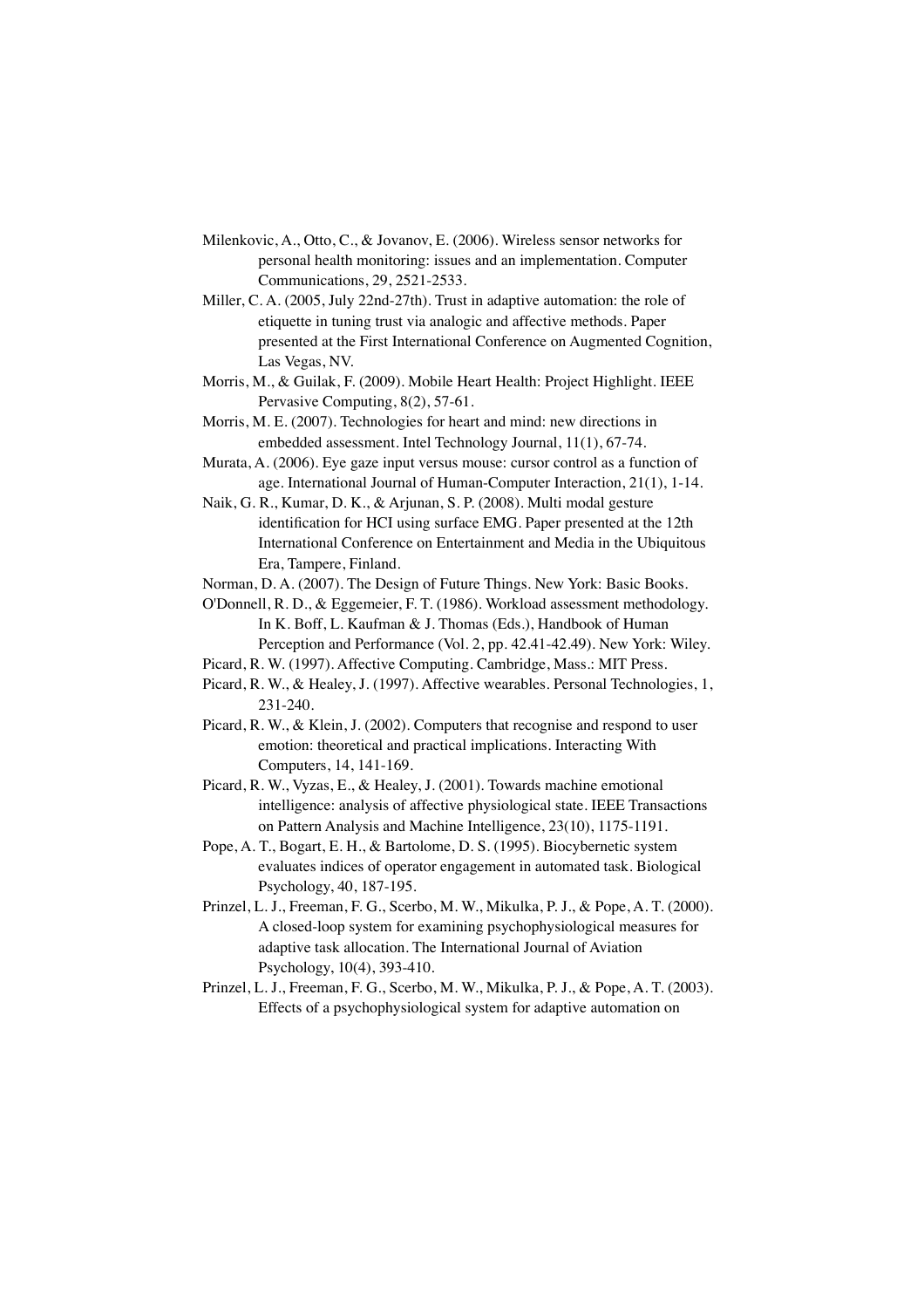performance, workload, and the event-related potential P300 component. Human Factors, 45(4), 601-613.

- Prinzel, L. J., Parasuraman, R., Freeman, F. G., Scerbo, M. W., Mikulka, P. J., & Pope, A. T. (2003). Three experiments examining the use of electroencephalogram, event-related potentials, and heart-rate variability for real-time human-centred adaptive automation design (No. NASA/ TP-2003-212442): NASA.
- Prinzel, L. J., Pope, A. T., & Freeman, F. G. (2002). Physiological self-regulation and adaptive automation. The International Journal of Aviation Psychology, 12(2), 179-196.
- Rani, P., & Sarkar, N. (2007). Operator engagement detection for robot behaviour adaptation. International Journal of Advanced Robotic Systems, 4(1), 1-12.
- Rani, P., Sarkar, N., & Liu, C. (2005). Maintaining optimal challenge in computer games through real-time physiological feedback. Paper presented at the 11th Human-Computer Interaction International, Las Vegas, USA.
- Rani, P., Sims, J., Brackin, R., & Sarkar, N. (2002). Online stress detection using psychophysiological signal for implicit human-robot cooperation. Robotica, 20(6), 673-686.
- Rashidi, P., & Cook, D. J. (in press). Keeping the resident in the loop: adapting the smart home to the user. IEEE Transactions on Systems, Man, and Cybernetics - Part A: Systems and Humans.
- Reynolds, C., & Picard, R. W. (2005a). Affective sensors, privacy and ethical contracts. Paper presented at the CHI'2005, Vienna, Austria.
- Reynolds, C., & Picard, R. W. (2005b). Evaluation of affective computing systems from a dimensional metaethical position. Paper presented at the First Augmented Cognition Conference, Las Vegas, Nevada.
- Ryan, R. M., Rigby, C. S., & Przybylski, A. (2006). The motivational pull of video games: a self-determination approach. Motivation and Emotion, 30, 347-363.
- Saponas, T. S., Tan, D. S., Morris, D., & Balakrishnan, R. (2008). Demonstrating the feasibility of using forearm electromyography for muscle-computer interfaces. Paper presented at the CHI.
- Scerbo, M. W., Freeman, F. G., & Mikulka, P. J. (2003). A brain-based system for adaptive automation. Theoretical Issues in Ergonomic Science, 4(1-2), 200-219.
- Scheirer, J., Fernandez, R., Klein, J., & Picard, R. W. (2002). Frustrating the user on purpose: a step toward building an affective computer. Interacting With Computers, 14, 93-188.